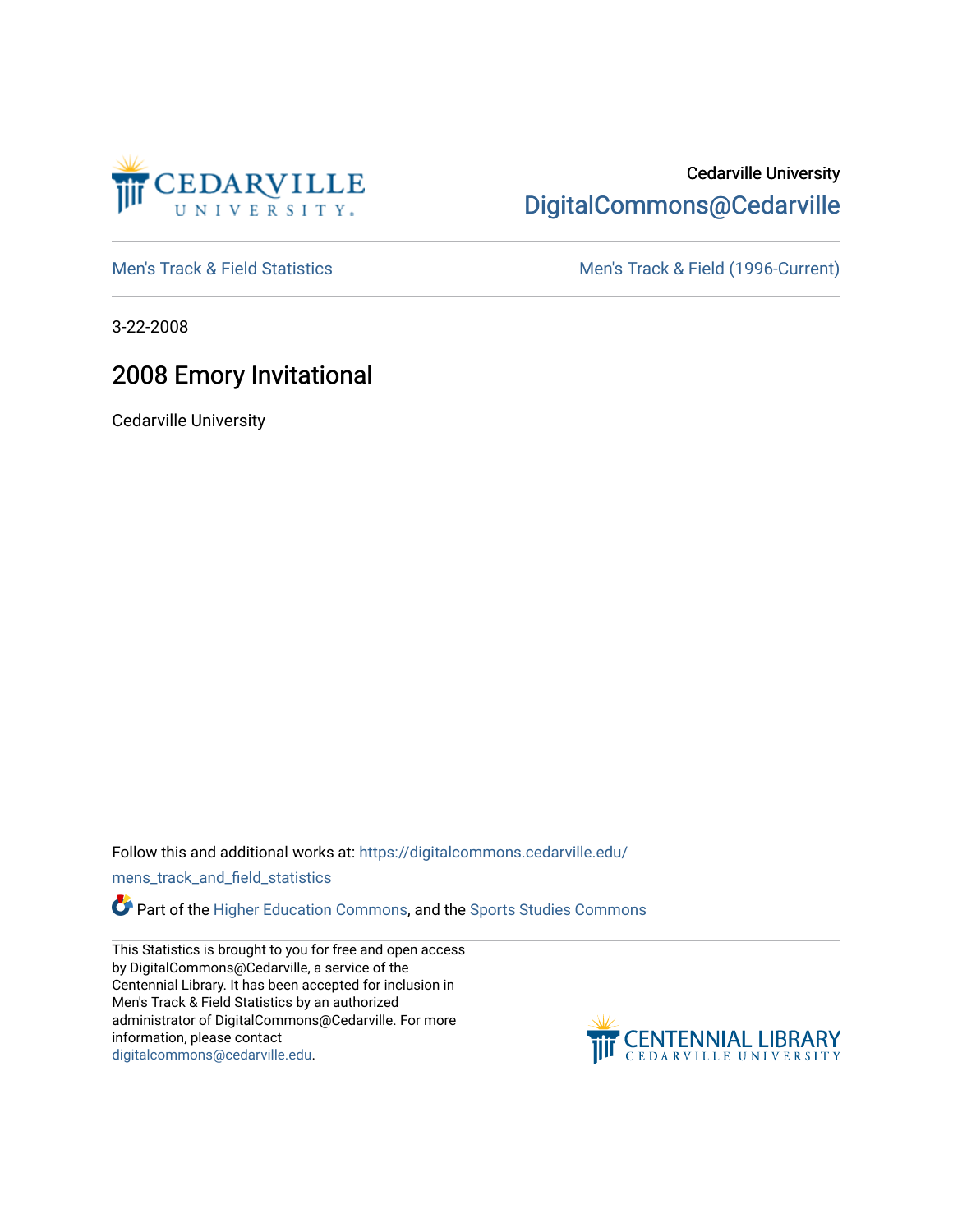# **Cedarville University**

http://www.cedarville.edu/2007-08/mtrack/mtr\_emory032208.htm



## **Emory Invitational March 22, 2008 - Atlanta, Ga.**

#### **MEN'S RESULTS**

s.

|  | Place School                     |             | Points |  |  |  |  |  |  |
|--|----------------------------------|-------------|--------|--|--|--|--|--|--|
|  |                                  |             |        |  |  |  |  |  |  |
|  | 1 Emory University               | <b>EMOR</b> | 91     |  |  |  |  |  |  |
|  | 2 Cedarville University          | <b>CEDA</b> | 88     |  |  |  |  |  |  |
|  | 3 Shorter College                | SHOR        | 85     |  |  |  |  |  |  |
|  | 4 Hope College                   | HOPE        | 83     |  |  |  |  |  |  |
|  | 5 Carthage College               | CART        | 74     |  |  |  |  |  |  |
|  | 6 Salisbury University           | SALI        | 62     |  |  |  |  |  |  |
|  | 7 Huntington University          | HUNT        | 56     |  |  |  |  |  |  |
|  | 8 Thiel College                  | <b>TCPA</b> | 48     |  |  |  |  |  |  |
|  | 9 University of the Cumberlands  | <b>CUMB</b> | 37     |  |  |  |  |  |  |
|  | 10 Wilmington College            | WILM        | 35     |  |  |  |  |  |  |
|  | 11 UW Eau Claire                 | UWEC        | 28     |  |  |  |  |  |  |
|  | 12 South Elite Track Club        | <b>SETC</b> | 12     |  |  |  |  |  |  |
|  | 12 Furman University             | FURM        | 12     |  |  |  |  |  |  |
|  | 14 University of the South       | UOS.        | 11     |  |  |  |  |  |  |
|  | 14 Washington and Lee University | WLU         | 11     |  |  |  |  |  |  |
|  | 14 Berea College                 | <b>BCKY</b> | 11     |  |  |  |  |  |  |
|  | 17 Paine College                 | PAIN        | 9      |  |  |  |  |  |  |
|  | 18 Atlanta Track Club            | <b>ATC</b>  | 6      |  |  |  |  |  |  |
|  | 19 Lindsey Wilson College        | LWC         | 5      |  |  |  |  |  |  |
|  | 19 Lee University                | LEE         | 5      |  |  |  |  |  |  |
|  | 21 Berry College                 | <b>BERR</b> | 3      |  |  |  |  |  |  |

#### Men 100 Meter Dash

| Name                 |  | Year School     | Seed  | Finals Wind H# Points |          |                |    |  |  |
|----------------------|--|-----------------|-------|-----------------------|----------|----------------|----|--|--|
|                      |  |                 |       |                       |          |                |    |  |  |
| 1 Jeffers, Jordan    |  | JR University o | 10.69 | 10.86                 | $-0.5$ 1 |                | 10 |  |  |
| 2 Kennedy, Shaun     |  | FR Shorter Coll | 10.60 | 10.93                 | $-0.5$   | -1.            | 8  |  |  |
| 3 Spriggs, Delannie  |  | SO Salisbury Un | 10.95 | $11.00 - 2.1$         |          | 2              | 6  |  |  |
| 4 McMillan, Albevon  |  | FR Shorter Coll | 10.60 | 11.06                 | $-0.5$   | $\mathbf{I}$   | 5  |  |  |
| 5 Awesu, Ahmed       |  | SR South Elite  | 10.33 | 11.07                 | $-0.5$   | L.             | 4  |  |  |
| 6 Acker, Justin      |  | SO Salisbury Un | 11.10 | 11.12                 | $-0.9$   | 3              | 3  |  |  |
| 7 Leporte, Jim       |  | SR Emory Univer | 10.99 | 11.29                 | $-2.1$   | $\overline{2}$ | 2  |  |  |
| 8 Adams, Frankie     |  | JR UW Eau Clair | 11.06 | 11,30                 | $-2.1$   | 2              | ı  |  |  |
| 9 Rayford, Brandon   |  | SR Berea Colleg | 10.70 | 11.32                 | $-0.5$   | ı              |    |  |  |
| 10 Giordano, Jeff    |  | NA Washington a | 11.20 | 11.36                 | $-0.9$   | 3              |    |  |  |
| 11 Brown, Chalankis  |  | N/ University o | 11.11 | 11.41                 | $-0.9$   | З              |    |  |  |
| 12 Lampkin, Cameron  |  | FR Hope College | 10.99 | 11.44                 | $-2.1$   | 2              |    |  |  |
| 13 George, Erik      |  | FR Hope College | 11.04 | 11.47                 | $-2.1$   | 2              |    |  |  |
| 14 Trayshon, Mayson  |  | SO Thiel Colleg | 11.10 | 11.49                 | $-0.9$   | Э              |    |  |  |
| 15 Faits, Tyler      |  | SO Emory Univer | 11.11 | 11,50                 | $-0.9$   | з              |    |  |  |
| 15 Porter, Victor    |  | JR Paine Colleg | 11.45 | 11.50                 | $-2.3$   | 4              |    |  |  |
| 17 Oglesby, Brice    |  | SO Shorter Coll | 10.80 | 11.55                 | $-2.1$   | 2              |    |  |  |
| 18 Citizen, Nicholas |  | SR Berea Colleg | 11,00 | 11.57                 | $-2.1$   | $\overline{2}$ |    |  |  |
| 19 Hughes, Nate      |  | JR Carthage Col | 11.40 | 11,65                 | $-2.3$   | 4              |    |  |  |
| 20 Hurdiss, Sean     |  | NA Washington a | 11.43 | 11.66                 | $-2.3$   | 4              |    |  |  |
| 21 Turner, Wayne     |  | SO Salisbury Un | 11.24 | 11.69                 | $-0.9$   | з              |    |  |  |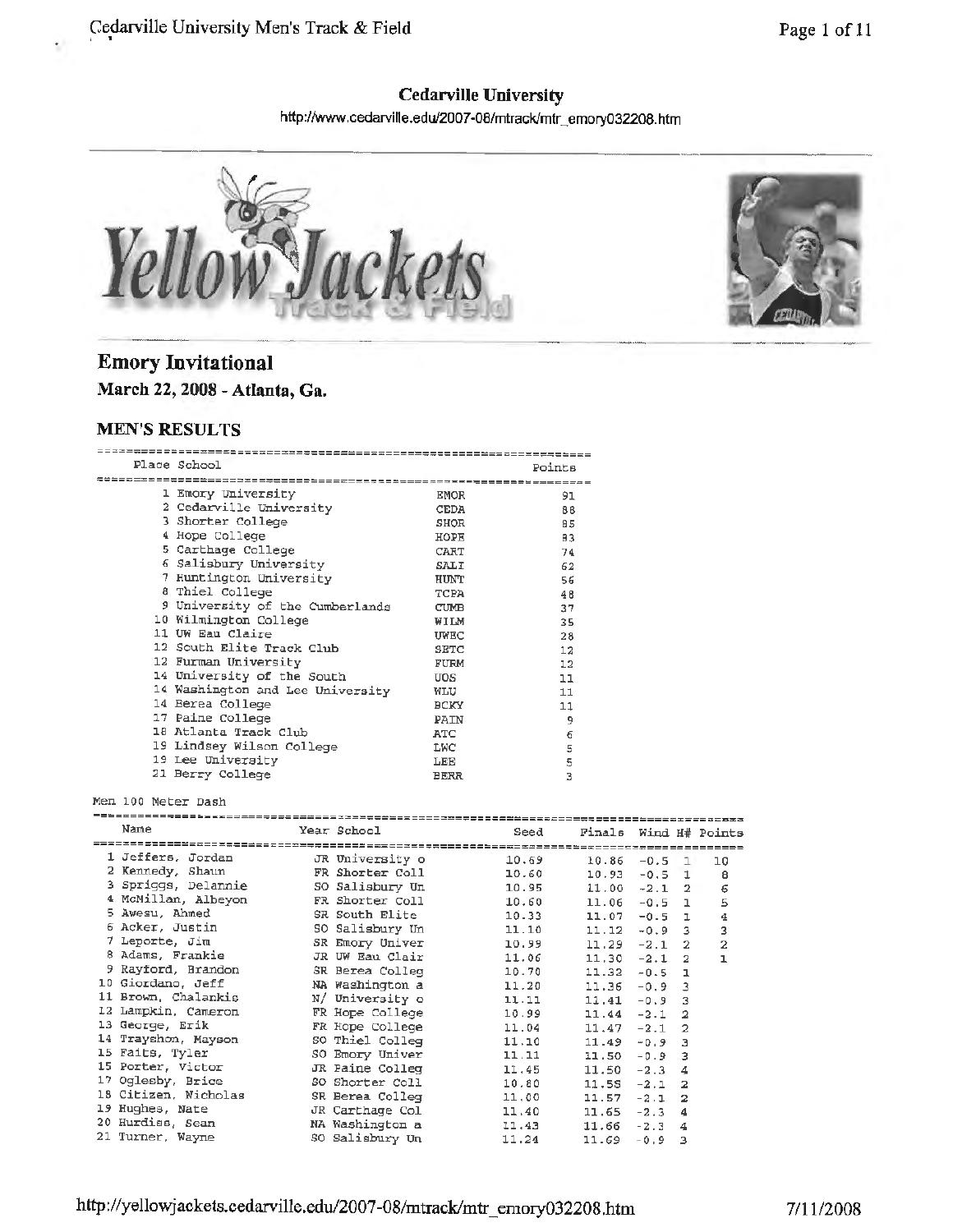| 22 Benjamin, Marcus   | FR Cedarville U | 11.08 | 11.72                 | $-2.1$   | 2                       |              |
|-----------------------|-----------------|-------|-----------------------|----------|-------------------------|--------------|
| 23 Janke, Justin      | JR UW Eau Clair | 11.09 | 11.73                 | $-0.9$   | з                       |              |
| 24 Mason, Stefan      | JR University o | 11.66 | 11.76                 | $-1.8$   | 6                       |              |
|                       |                 |       |                       |          |                         |              |
| 25 Latimore, Dontrell | JR Paine Colleg | 11.48 | 11,80                 | $-2.3$   | 5                       |              |
| 26 Murai, Naoki       | SR Emory Univer | 11.35 | 11.81                 | $-2.3$   | 4                       |              |
| 27 Cecil, Christopher | JR Lindsey Wils | 11.52 | 11.85                 | $-2.3$   | 5                       |              |
| 28 Shelton, Chaz      | FR Hope College | 11.30 | 11.89                 | $-2.3$   | 4                       |              |
| 29 Pruente, Brad      | FR Emory Univer | 11.48 | x11.96                | $-2.3$   | 5                       |              |
|                       |                 |       |                       |          |                         |              |
| 30 Brett, Jacob       | N/ University o | 11.75 | 11.99                 | $-1.8$   | 6                       |              |
| 31 Smith, Travis      | JR Cedarville U | 11.45 | 12.06                 | $-2.3$   | 5                       |              |
| 32 Nick, Youngblood   | FR Thiel Colleg | 11.50 | 12.08                 | $-2.3$   | 5                       |              |
| 32 Deandre, Gavin     | FR Thiel Colleq | 11.30 | 12.08                 | $-2.3$   | 4                       |              |
| 34 Erickson, Jae      | FR UW Eau Clair | 11.38 |                       | $-2.3$   | 4                       |              |
|                       |                 |       | 12.12                 |          |                         |              |
| 35 Moore, Tim         | N/ University o | 11.98 | 12.18                 | $-1.8$   | 6                       |              |
| 36 Rollins, Mark      | JR Emory Univer | 11.48 | x12.21                | $-2.3$   | 5                       |              |
| 37 Miner, Zach        | FR Huntington U | 11.40 | 12.27                 | $-2.3$   | 4                       |              |
| 38 Beehler, Stephen   | SO Emory Univer | 11.56 | $x12.35 - 2.3$        |          | 5                       |              |
| 39 Karues, Matt       |                 |       |                       |          |                         |              |
|                       | FR University o | 11.66 | 12.52                 | -1.8     | 6                       |              |
| 40 Campbell, Will     | FR Emory Univer | 11.62 | $x12.60 - 1.8$        |          | 6                       |              |
| 41 Fessler, Zane      | FR Wilmington C |       | 12.68                 | $-1.8$   | 6                       |              |
| 42 Harris, Doug       | FR Wilmington C |       | $12.98 - 1.8$         |          | 6                       |              |
| 43 Lemmel, Chris      | FR Wilmington C |       |                       | $-1.8$   | 6                       |              |
|                       |                 |       | 13.01                 |          |                         |              |
| -- Harris, Chauncey   | N/ Unattached   | 10.12 | $X10.91 - 0.5$        |          | ı                       |              |
| -- Potter, Marcus     | NA Unattached   | 10.72 | X11.29                | $-0.5$   | 1                       |              |
|                       |                 |       |                       |          |                         |              |
| Men 200 Meter Dash    |                 |       |                       |          |                         |              |
|                       |                 |       |                       |          |                         |              |
|                       |                 |       |                       |          |                         |              |
| Name                  | Year School     | Seed  | Finals Wind H# Points |          |                         |              |
|                       |                 |       |                       |          |                         |              |
| 1 Linton, Fred        | SR Emory Univer | 21.62 | $21.72 - 1.9$         |          | ı                       | 10           |
| 2 Jeffers, Jordan     | JR University o | 21.77 | $21.97 - 1.9$         |          | ı                       | 8            |
| 3 Kennedy, Shaun      | FR Shorter Coll | 21.50 | 22.22                 | $-1.9$   | 1                       | 6            |
|                       |                 |       |                       |          |                         |              |
| 4 Smith, Armond       | NA Unattached   | 21.00 | $22.32 - 1.9$         |          | ı                       | 5            |
| 5 Leporte, Jim        | SR Emory Univer | 22.16 | 22.53                 | -1.9     | 1                       | 4            |
| 6 Brown, Buzzy        | SO Carthage Col | 22.45 | $22.63 - 4.0$         |          | 2                       | 3            |
| 7 Graham, Zanman      | SR Lindsey Wils | 22.35 | 22.68                 | $-4.0$   | 2                       | $\mathbf{z}$ |
| 8 Parks, Kendall      | N/ Unattached   |       | 22.72                 | $-3.0$   | 5                       | 1            |
|                       |                 |       |                       |          |                         |              |
| 9 Acker, Justin       | SO Salisbury Un | 23.00 | 22.78                 | $-3.0$   | з                       |              |
| 10 Bailey, Kameron    | FR Huntington U | 22.74 | 22.79                 | $-3.0$   | з                       |              |
| 11 Teal, Kevin        | SR Salisbury Un | 22.65 | 22.61                 | $-4.0$   | 2                       |              |
| 12 Porter, Victor     | JR Paine Colleg | 23.56 | 22.82                 | $-3.0$   | 5                       |              |
| 13 Lampkin, Cameron   |                 | 22.30 |                       |          | 2                       |              |
|                       | FR Hope College |       | 22.86                 | $-4.0$   |                         |              |
| 14 Potter, Marcus     | NA Unattached   |       | 22.89                 | -1.9     | ı                       |              |
| 15 Braunschweig, Tim  | SO UW Eau Clair | 22.83 | 22.96                 | $-3.0$   | з                       |              |
| 16 Potter, Emil       | FR Shorter Coll |       | 23.01                 | $-2.1$   | 6                       |              |
| 17 Faits, Tyler       | SO Emory Univer | 22.32 | 23.04                 | $-4.0$   | 2                       |              |
|                       |                 |       |                       |          |                         |              |
| 18 Long, Alan         | N/ University o | 22.61 | 23.20                 | $-4.0$   | 2                       |              |
| 19 White, Justin      | SO UW Eau Clair | 22.61 | 23.26                 | $-4.0$   | $\overline{\mathbf{2}}$ |              |
| 20 Schmidt, Kirk      | 50 UW Eau Clair | 22.96 | 23.28                 | $-3.0$   | з                       |              |
| 21 Brown, Chalankis   | N/ University o | 22.89 | $23.34 - 3.0$         |          | э                       |              |
| 22 Citizen, Nicholas  | SR Berea Colleg | 22.90 | $23.46 - 3.0$         |          | 3                       |              |
| 23 Will, Mills        |                 |       |                       |          |                         |              |
|                       | SR Thiel Colleg | 22.50 | 23.63                 | $-4.0$   | 2                       |              |
| 24 Benjamin, Marcus   | FR Cedarville U | 23.22 | 23.67                 | $-3.6$   | 4                       |              |
| 25 Jones, Jeremiah    | FR Thiel Colleg | 23.50 | 23.73                 | $-3.0$   | 5                       |              |
| 26 Belcher, Kyle      | FR University o | 22.95 | 23.76                 | $-3.0$   | 3                       |              |
| 26 Cecil, Christopher | JR Lindsey Wils | 23.15 | 23.76                 | $-3.6$   | 4                       |              |
| 28 Witzke, Terrance   | SO Furman Unive |       |                       |          |                         |              |
|                       |                 | 24.11 | 23.83                 | $-2.1$   | 6                       |              |
| 29 Dry, Steve         | SO Emory Univer | 23.92 | x23.91                | $-3.0$   | 5                       |              |
| 30 Starr, Sammy       | SO Cedarville U | 23.30 | 23.92                 | $-3.6$   | 4                       |              |
| 31 Bundethal, Ryan    | Unattached      | 23.49 | x24.01                | $-3.0$   | 5                       |              |
| 32 Hurdiss, Sean      | NA Washington a | 23.47 | 24.03                 | -3.6     | 4                       |              |
|                       |                 |       |                       |          |                         |              |
| 33 Beight, Michael    | so Cedarville U | 23,36 | 24.22                 | $-3.6$   | 4                       |              |
| 34 Elliot, Wilson     | JR Thiel Colleg | 23.20 | 24.24                 | $-3.6$   | 4                       |              |
| 35 Rodriquez, Jonny   | FR Hope College | 23.40 | 24.25                 | $-3.6$   | 4                       |              |
| 36 Squires, Sean      | FR Hope College | 23.50 | 24.30                 | $-3.0$   | 5                       |              |
| 37 Gruenberg, Stephen | JR Cedarville U | 23.66 | x24.35                | $-3.0$   | 5                       |              |
|                       |                 |       |                       |          |                         |              |
| 38 George, Erik       | FR Hope College | 23.10 | x24.46                | $-3.0$   | 3                       |              |
| 39 Kitts, Kraig       | SR University o | 23.23 | 24.64                 | $-3.6$   | 4                       |              |
| 40 Bryant, Everett    | FR Emory Univer | 24.46 | x24.65                | $-2.1$   | 6                       |              |
| 41 Fann, Anthony      | FR Paine Colleg | 24.56 | 24.79                 | $-2.1$   | 6                       |              |
| 42 Rollins, Mark      | JR Emory Univer | 24.59 | x24.81                | $-2.1$   | 6                       |              |
|                       |                 |       |                       |          |                         |              |
| 43 Lane, David        | JR Emory Univer | 23.89 | x25.00                | $-3.0$   | 5                       |              |
| 44 Moore, Tim         | N/ University o | 24,25 | 25.19                 | $-2.1$   | 6                       |              |
|                       |                 |       | 25.39                 | $-2.1$   | 6                       |              |
| 45 Fessler, Zane      | FR Wilmington C |       |                       |          |                         |              |
| 46 Harris, Doug       | FR Wilmington C |       | 26.65                 | $-2.1$ 6 |                         |              |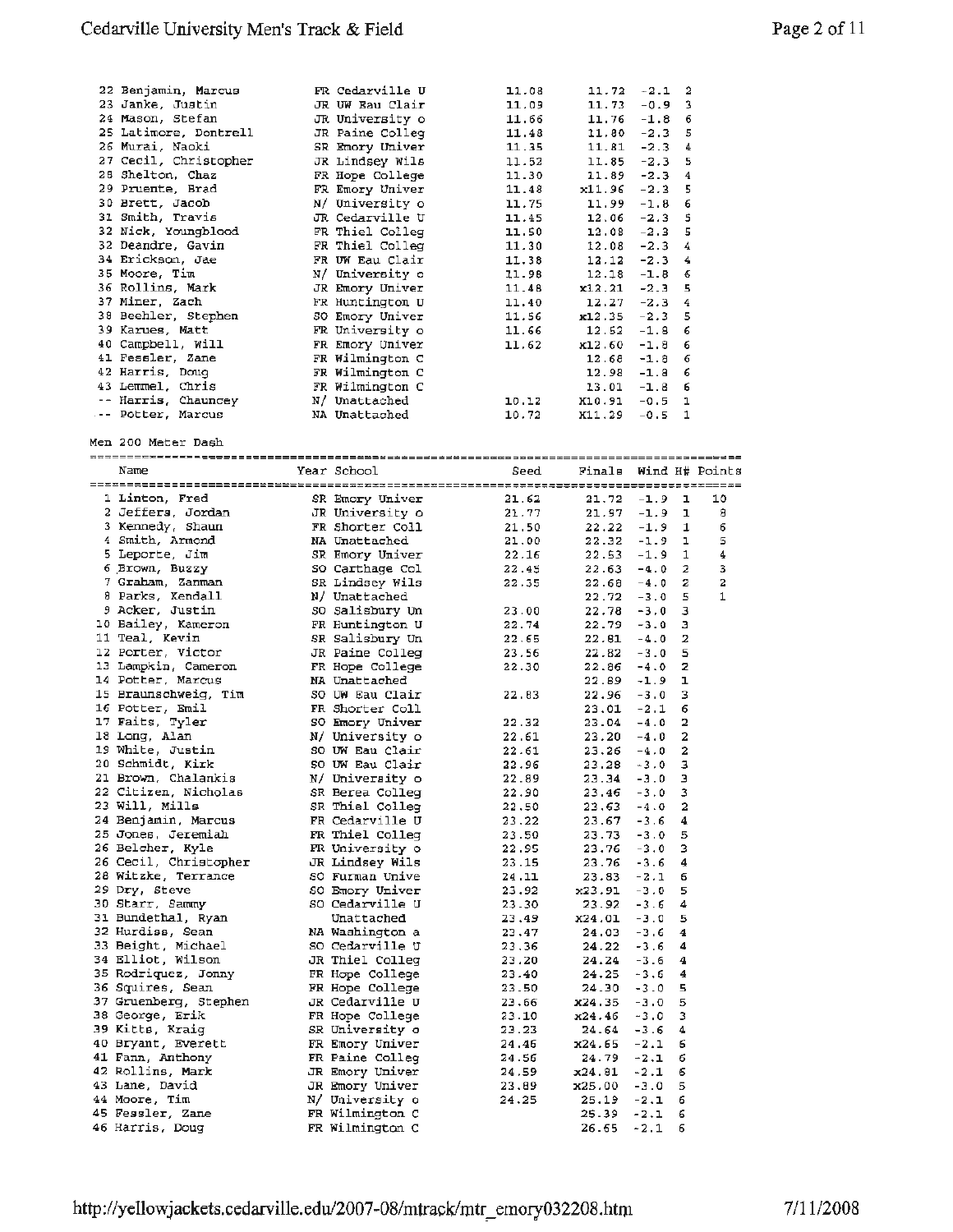Men 400 Meter Run

| Name                       | Year School     | Seed    |               | Finals H# Points             |
|----------------------------|-----------------|---------|---------------|------------------------------|
|                            |                 |         |               |                              |
| 1 Alex, Eaton              | SO Thiel Colleg | 48.80   | 49.11         | 10<br>ı                      |
| 2 Singleton, Sam           | SR Salisbury Un | 49.03   | 49.14         | 1<br>8                       |
| 3 Jones, Marque            | JR Wilmington C | 49.90   | 50.23         | $\overline{\mathbf{2}}$<br>6 |
| 4 Bailey, Kameron          | FR Huntington U |         |               |                              |
|                            |                 | 49.74   | 50.39         | 2<br>5                       |
| 5 Clark, Aaron             | FR Hope College | 49.30   | 50.54         | 2<br>4                       |
| 6 Starr, Sammy             | SO Cedarville U | 53.00   | 50.69         | 5<br>3                       |
| 7 Graham, Zanman           | SR Lindsey Wils | 51.25   | 50.73         | 2<br>3                       |
| 8 Beight, Michael          | SO Cedarville U |         |               |                              |
|                            |                 | 50.88   | 50.91         | 2<br>1                       |
| 9 Oneal, Allen             | SO Shorter Coll | 49.50   | 50.95         | 2                            |
| 10 Belcher, Kyle           | FR University o | 51.10   | 51.05         | 3                            |
| 11 Cornutt, Logan          | FR Shorter Coll | 49.00   | 51.36         | ı                            |
| 12 Walls, Tamar            |                 |         |               |                              |
|                            | FR Wilmington C | 51.10   | 51.40         | з                            |
| 13 Ugorji, John            | N/ University o | 51.09   | 51.66         | 2                            |
| 14 Lindholm, Spencer       | FR UW Eau Clair | 51.56   | 52.00         | 3                            |
| 15 Rhodes, Mason           | Paine Colleg    |         | 52.07         | 6                            |
| 16 Kindermann, Ryan        |                 |         |               |                              |
|                            | SR Emory Univer | 51.79   | 52.29         | 4                            |
| 17 Previch, Frank          | FR Hope College | 52.30   | 52.31         | 4                            |
| 18 Babcock, Kyle           | JR Wilmington C | 51.70   | 52.73         | 3                            |
| 19 French, Marshall        |                 |         |               |                              |
|                            | NA Washington a | 51.80   | 53.01         | 4                            |
| 20 Brennen, Chike          | SO Emory Univer | 52.98   | 53.08         | 5                            |
| 21 Cook, Adam              | SO Salisbury Un | 53.15   | 53.26         | 5                            |
| 22 Russell, Michael        | FR Carthage Col | 51.79   |               | 3                            |
|                            |                 |         | 53.30         |                              |
| 23 Behrens, Tom            | SO Carthage Col | 53.86   | 53.34         | б                            |
| 24 Kitts, Kraig            | SR University o | 52.80   | 53.65         | 4                            |
| 25 Pierson, Preston        | FR Hope College | 52.89   | 54.04         | 4                            |
| 26 Ethan, Rowe             |                 |         |               |                              |
|                            | FR Thiel Colleg | 52.50   | 54.09         | 4                            |
| 27 Mudd, Jesse             | SO Berea Colleg | 51.80   | 54.20         | 4                            |
| 28 Eck, Brandon            | FR Thiel Colleg | 52.90   | 54.51         | 4                            |
| 29 Douthit, Thad           | FR Shorter Coll |         |               |                              |
|                            |                 | 53,50   | 55.72         | 5                            |
| 30 Saleem, Joe             | SR Berea Colleg | 53.00   | 57.43         | 5                            |
| 31 Gay, Alvin              | JR Paine Colleg | 56.07   | 1:01.07       | 6                            |
| -- Kabara, Anthony         | Unattached      | 48.00   | X48.72        | 1                            |
| -- Valentine, Montez       |                 |         |               |                              |
|                            | NA Unattached   | 48.90   | X48.91        | ı                            |
| -- Hart, Collins           | FR South Elite  | 48.02   | X49.72        | 1                            |
| -- Smith, Armond           | NA Unattached   | 48.90   | X51.01        | 1                            |
| -- Craig, James            | N/ Unattached   |         |               |                              |
|                            |                 | 50.26   | X53.80        | 2                            |
| -- Hoyer, Seth             | N/ Unattached   | 51.56   | X54.19        | з                            |
|                            |                 |         |               |                              |
| Men 800 Meter Run          |                 |         |               |                              |
| Name                       | Year School     |         |               |                              |
|                            |                 | Seed    | Finals Points |                              |
|                            |                 |         |               |                              |
| 1 Charpentier, Remy        | SO Shorter Coll | 1:52.00 | 1:54.45       | 10                           |
| 2 Godlelar, Lois           | FR Shorter Coll | 1:53.00 | 1:55.06       | 8                            |
| 3 Sanders, Joel            | SR Huntington U |         |               |                              |
|                            |                 | 1:54.80 | 1:55.33       | 6                            |
| 4 Meade, Charlie           | SO Emory Univer | 1:58.73 | 1:56.94       | 5                            |
| 5 Michael, Josh            | JR Salisbury Un | 1:56.65 | 1:57.29       | 4                            |
| 6 Groman, Kurt             | SO Cedarville U | 1:59.00 | 1:57.45       | 3                            |
| 7 Price, Nick              |                 |         |               |                              |
|                            | JR Emory Univer | 1:58.09 | 1:57.50       | 2                            |
| 8 Kipchirchir, Christopher | FR Lindsey Wils | 1:58.50 | 1:57.73       | ı                            |
| 9 Campbell, Jason          | FR Emory Univer | 1:57.88 | 1:57.92       |                              |
| 10 Kooy, Collin            | FR Hope College | 1:59.00 | 1:58.05       |                              |
| 11 Lundy, Nicolai          |                 |         |               |                              |
|                            | JR Emory Univer | 1:58.68 | x1:58.06      |                              |
| 12 Wilcox, Rob             | JR UW Eau Clair | 1:57.87 | 1:58.72       |                              |
| 13 Ratliff, Brett          | JR University o | 1:54.20 | 1:59.15       |                              |
|                            | FR Hope College |         |               |                              |
|                            |                 |         |               |                              |
| 14 Zendler, Nick           |                 | 1:59.00 | 1:59.49       |                              |
| 15 Murai, Naoki            | SR Emory Univer | 2:01.21 | x1:59.52      |                              |
| 16 Lewis, Tylor            | SO Carthage Col | 1:54.75 |               |                              |
|                            |                 |         | 1:59.95       |                              |
| 17 Brooker, Jud            | JR Cedarville U | 1:58.03 | 2:00.36       |                              |
| 18 Rodriguez, Andrew       | SO Shorter Coll | 1:55.00 | 2:00.75       |                              |
| 19 Miller, Matt            | FR Salisbury Un | 1:59.95 | 2:00.93       |                              |
| 20 Wirtz, Chris            |                 |         |               |                              |
|                            | SO UW Eau Clair | 1:58.70 | 2:01.78       |                              |
| 21 Deighton, Williams      | JR Thiel Colleg | 1:59.90 | 2:01.94       |                              |
| 22 Shiplet, Michael        | NA Washington a | 2:00.50 | 2:02.15       |                              |
| 23 Howard, Mitch           | FR Wilmington C |         |               |                              |
|                            |                 | 2:01.50 | 2:02.45       |                              |
| 24 Davis, Rex              | N/ University o | 1:59.00 | 2:02.62       |                              |
| 25 Winker, Paul            | SR Berea Colleg | 2:00.00 | 2:03.05       |                              |
| 26 Lanza, Kevin            |                 |         |               |                              |
|                            | FR Emory Univer | 1:59.89 | x2:03.54      |                              |
| 27 Soto, Luis              | JR Berea Colleg | 2:02:00 | 2:03.76       |                              |
| 28 Spewak, Mike            | SO Emory Univer | 2:01.10 | x2:03.84      |                              |
| 29 Brossard, Ben           | SR UW Eau Clair | 1:59.97 | 2:03.89       |                              |
| 30 Morreale, Brandon       | SR Carthage Col | 2:00.00 | 2:04.10       |                              |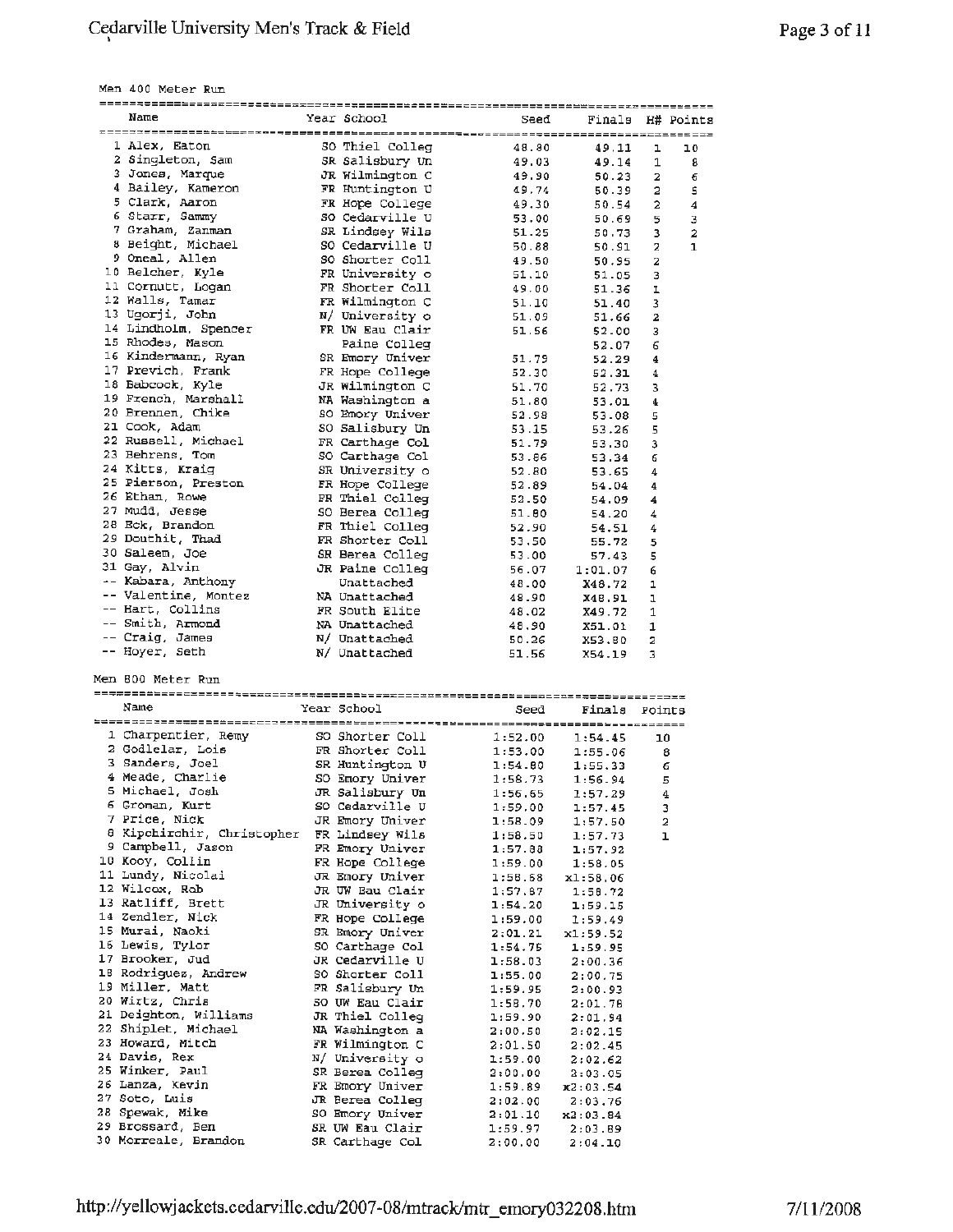| 31 Derek, Workman    | FR Thiel Colleg | 1:59.90           | 2:04.11  |               |
|----------------------|-----------------|-------------------|----------|---------------|
| 32 Orth, Bret        | FR Wilmington C | 2:02.50           | 2:04.17  |               |
| 33 Thomas, Jerome    | FR Lindsey Wils | 1:59.79           | 2:05.97  |               |
| 34 Boyd, Clifford    | FR Paine Colleg | 2:03.00           | 2:06.65  |               |
| 35 Ralston, James    |                 |                   |          |               |
|                      | FR Hope College | 2:05.00           | 2:06.83  |               |
| 36 Jackson, Alex     | NA Washington a | 2:03.50           | 2:07.12  |               |
| 37 Garcia, Francisco | FR Berry Colleg | 2:06.00           | 2:07.92  |               |
| 37 May, Brett        | FR Hope College | 2:03.00           | x2:07.92 |               |
| 39 Stiles, Austin    | so Wilmington C | 2:00.50           | 2:08.14  |               |
|                      |                 |                   |          |               |
| 40 Beehler, Stephen  | SO Emory Univer | 2:05.82           | x2:09.05 |               |
| 41 Usry, Jon         | FR Emory Univer | 2:06.02           | x2:11.71 |               |
| 42 Reshke, Kent      | FR Hope College | 2:05.00           | x2:11.89 |               |
| 43 McCall, Thaddeus  | JR Berea Colleg | 2:06.00           | 2:11.96  |               |
| 44 Mohr, Will        | N/ University o | 2:03.00           | 2:14.15  |               |
|                      |                 |                   |          |               |
| 45 Morales, Nathan   | N/ University o | 2:04.00           | 2:29.08  |               |
|                      |                 |                   |          |               |
| Men 1500 Meter Run   |                 |                   |          |               |
|                      |                 |                   |          |               |
| Name                 | Year School     | Seed              |          | Finals Points |
|                      |                 |                   |          |               |
|                      |                 |                   |          |               |
| 1 Morgan, Patrick    | JR Furman Unive | 3:54.13           | 3:56.74  | 10            |
| 2 Zendler, Nick      | FR Hope College | 3:59.00           | 4:01.43  | 8             |
| 3 Brooker, Jud       | JR Cedarville U | 4:00.00           | 4:01.64  | 6             |
|                      |                 |                   |          |               |
| 4 Meade, Charlie     | SO Emory Univer | 4:01.92           | 4:01.70  | 5             |
| 5 Graves, Eric       | SR Salisbury Un | 3:58.00           | 4:03.48  | 4             |
| 6 Wirtz, Chris       | SO UW Eau Clair | 3:59.10           | 4:03.78  | з             |
| 7 Stiles, Austin     | SO Wilmington C | 4:09.90           | 4:07.66  | 2             |
| 8 Rodriguez, Gabriel | SR Atlanta Trac | 4:06.00           | 4:08.16  | 1             |
|                      |                 |                   |          |               |
| 9 Wakaba, Cyrus      | JR Shorter Coll | 3:59.00           | 4:08.48  |               |
| 10 Robin, Alex       | SO Emory Univer | 4:04.12           | 4:08.66  |               |
| 11 Brunner, Joel     | JR Carthage Col | 4:08.00           | 4:08.80  |               |
| 12 Clarke, Thomas    | SO Berry Colleg | 4:04.00           | 4:10.44  |               |
|                      |                 |                   |          |               |
| 12 May, Matt         | N/ Unattached   | 4:08.00           | 4:10.44  |               |
| 14 Davies, Jordan    | FR Cedarville U | 4:10.00           | 4:11.35  |               |
| 15 Hager, Jon        | SR Atlanta Trac | 4:05.00           | 4:12.89  |               |
| 16 Spewak, Mike      | SO Emory Univer | 4:13.40           | 4:13.88  |               |
| 17 Turner, Ian       | N/ University o | 4:10.00           | 4:14.63  |               |
|                      |                 |                   |          |               |
| 18 Arndt, Kyle       | FR Hope College | 4:11.00           | 4:16.46  |               |
| 19 Jackson, Alex     | NA Washington a | 4:09.00           | 4:16.70  |               |
| 20 Brower, Tom       | NA Washington a | 4:10.00           | 4:16.77  |               |
| 21 Diehl, Luke       | SO Huntington U | 4:15.04           | 4:18.37  |               |
| 22 Lanza, Kevin      | FR Emory Univer | 4:09.00           | x4:19.32 |               |
|                      |                 |                   |          |               |
| 23 Morgan, Caleb     | SO Lee Universi | 4:06.00           | 4:20.39  |               |
| 24 Devlin, John      | SR Emory Univer | 4:18.61           | x4:23.05 |               |
| 25 Quade, Bill       | FR Carthage Col | 4:30.00           | 4:23.50  |               |
| 26 Reeves, David     | SO Berry Colleg | 4:25.00           | 4:23.88  |               |
| 27 Scott, Matt       |                 | 4:17.00           | 4:24.57  |               |
|                      | JR Berry Colleg |                   |          |               |
| 28 Bilbro, Bradley   | FR Lindsey Wils | 4:30.00           | 4:24.59  |               |
| 29 Derek, Workman    | FR Thiel Colleg | 4:12.00           | 4:26.61  |               |
| 30 Usry, Jon         | FR Emory Univer | 4:22.09           | x4:27.52 |               |
| 31 Garcia, Francisco | FR Berry Colleg | 4:20.00           | x4:27.59 |               |
| 32 Summers, Ryan     | FR Hope College | 4:20.00           |          |               |
|                      |                 |                   | 4:34.32  |               |
| 33 Myers, Eric       | JR Wilmington C |                   | 4:38.06  |               |
| 34 Dunker, Carl      | FR Hope College | 4:30.00           | x4:38.68 |               |
| 35 Klavin, Boyd      | JR Thiel Colleg | 4:25.00           | 4:39.65  |               |
| 36 Monks, Brendan    | N/ University o | 4:30.00           | 4:47.03  |               |
| 37 Cowan, Will       |                 |                   |          |               |
|                      | N/ University o | 4:35.00           | 4:51.03  |               |
| 38 Dixon, Paul       | N/ University o | 4:35.00           | x5:03.43 |               |
| -- Emery, Ryan       | SR Atlanta Trac | 3:58.00           | X3:57.78 |               |
| -- Kawa, David       | N/ Atlanta Trac | 3:55.24           | X4:00.44 |               |
| -- Maleniak, Rich    | N/ Unattached   |                   | X4:01.10 |               |
|                      |                 |                   |          |               |
| -- Monroe, Daniel    | SR Atlanta Trac | 3:57.50           | X4:05.11 |               |
| -- Kutter, Tom       | SR Atlanta Trac | 4:00.00           | X4:06.64 |               |
|                      |                 |                   |          |               |
| Men 5000 Meter Run   |                 |                   |          |               |
|                      |                 |                   |          |               |
|                      |                 |                   |          |               |
| Name                 | Year School     | Seed              | Finals   |               |
|                      |                 |                   |          |               |
| 1 Oconnor, Sean      | JR Carthage Col | 15:50.00          | 15:57.06 |               |
| 2 Wilder, Jarrod     | SO Berea Colleg | 15:50.00          | 16:18.10 |               |
|                      |                 |                   |          |               |
| 3 Baker, Trey        | 50 Berea Colleg | 16:10.00          | 16:18.89 |               |
| 4 Wiseman, Josh      | FR Cedarville U | 16:30.00          | 16:27.58 |               |
| 5 Solorio, Josh      | FR Carthage Col | 16:20.00          | 16:30.88 |               |
| 6 Roberts, John      | N/ University o | 1S:55.00          | 16:34.08 |               |
| 7 Sullivan, Andrew   | FR Emory Univer |                   |          |               |
|                      | FR Berry Colleg | 16:15.98          | 16:37.52 |               |
| 8 DeYonker, Oreilly  |                 | 16:55.00 16:39.83 |          |               |

*t I*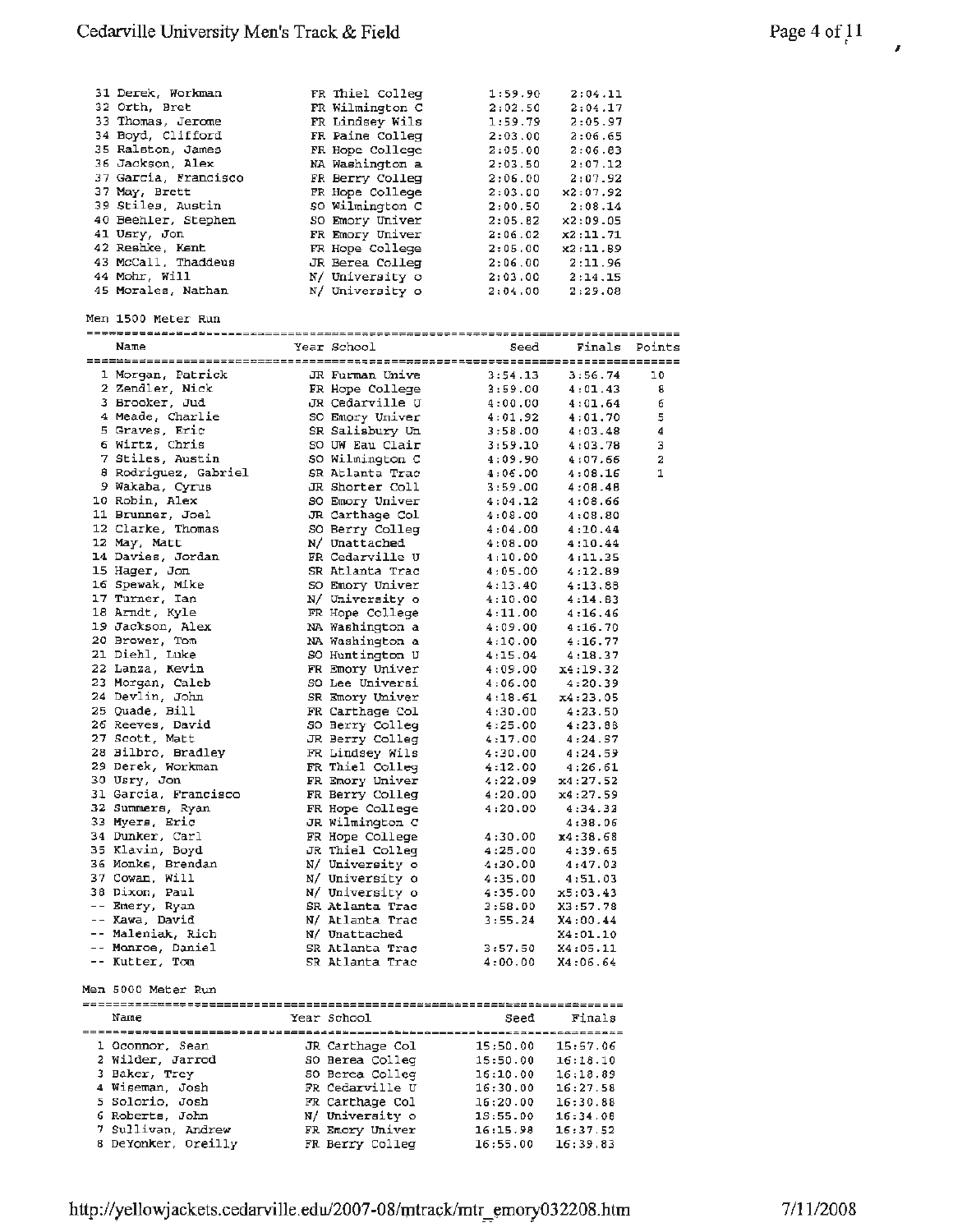| 9 Yourstone, Duatin<br>10 Compton, Alex<br>11 Friski, Andrew<br>12 Hashiyama, Koji<br>13 Jayroe, Will<br>14 Jones, Josh<br>15 Richardson, Jordan<br>16 Hindes, Nicholas<br>17 Alex, Bent<br>18 Todd, David<br>19 Bryan, Montozzi<br>20 Stanko, Will<br>21 Ron, Edison<br>22 Ben, Moran<br>23 McWhirt, Colin<br>Men 5000 Meter Run | SO Salisbury Un<br>FR Shorter Coll<br>NA Washington a<br>JR Lindsey Wils<br>FR Unattached<br>FR Berry Colleg<br>FR Hope College<br>FR Huntington U<br>FR Thiel Colleg<br>FR Hope College<br>FR Thiel Colleg<br>FR Carthage Col<br>FR Thiel Colleg<br>FR Thiel Colleg<br>N/ University o | 16:10.00<br>16:26.00<br>16:10.00<br>15:52.00<br>16:45.00<br>16:45.00<br>17:00.00<br>17:20.00<br>17:10.00<br>17:20.00<br>17:40.00<br>17:00.00<br>16:45.00 | 16:46.60<br>16:46.98<br>16:48.21<br>16:52.28<br>16:52.56<br>16:53.40<br>16:55.55<br>17:07.58<br>17:08.46<br>17:17.84<br>17:32.36<br>17:41.75<br>18:27.29<br>17:50.00 x18:27.43<br>18:38.77 |        |
|-----------------------------------------------------------------------------------------------------------------------------------------------------------------------------------------------------------------------------------------------------------------------------------------------------------------------------------|-----------------------------------------------------------------------------------------------------------------------------------------------------------------------------------------------------------------------------------------------------------------------------------------|----------------------------------------------------------------------------------------------------------------------------------------------------------|--------------------------------------------------------------------------------------------------------------------------------------------------------------------------------------------|--------|
| Name                                                                                                                                                                                                                                                                                                                              | Year School                                                                                                                                                                                                                                                                             | Seed                                                                                                                                                     | Finals                                                                                                                                                                                     | Points |
|                                                                                                                                                                                                                                                                                                                                   |                                                                                                                                                                                                                                                                                         |                                                                                                                                                          |                                                                                                                                                                                            |        |
| 1 Johnson, Nicholas                                                                                                                                                                                                                                                                                                               | JR Huntington U                                                                                                                                                                                                                                                                         | 15:25.00                                                                                                                                                 | 15:28.79                                                                                                                                                                                   | 10     |
| 2 Graves, Eric                                                                                                                                                                                                                                                                                                                    | SR Salisbury Un                                                                                                                                                                                                                                                                         | 15:16.95                                                                                                                                                 | 15:32.01                                                                                                                                                                                   | 8      |
| 3 Berry, Vance                                                                                                                                                                                                                                                                                                                    | NA Washington a                                                                                                                                                                                                                                                                         | 15:14.00                                                                                                                                                 | 15:35.84                                                                                                                                                                                   | 6      |
| 4 Kutter, Tom                                                                                                                                                                                                                                                                                                                     | SR Atlanta Trac                                                                                                                                                                                                                                                                         | 15:00.00                                                                                                                                                 | 15:36.99                                                                                                                                                                                   | 5      |
| 5 Badertscher, T.J.<br>6 Winterhalter, Paul                                                                                                                                                                                                                                                                                       | FR Cedarville U                                                                                                                                                                                                                                                                         | 15:30.00                                                                                                                                                 | 15:41.78                                                                                                                                                                                   | 4      |
| 7 Turner, Ian                                                                                                                                                                                                                                                                                                                     | SO Emory Univer                                                                                                                                                                                                                                                                         | 15:11.18                                                                                                                                                 | 15:50.30                                                                                                                                                                                   | 3      |
| 8 Campbell, Seth                                                                                                                                                                                                                                                                                                                  | N/ University o<br>JR Cedarville U                                                                                                                                                                                                                                                      | 15:45.00                                                                                                                                                 | 15:51.61                                                                                                                                                                                   | 2      |
| 9 Oconnor, Sean                                                                                                                                                                                                                                                                                                                   | JR Carthage Col                                                                                                                                                                                                                                                                         | 15:45.00<br>15:50.00                                                                                                                                     | 15:53.19                                                                                                                                                                                   | 1      |
| 10 Roland, Jeff                                                                                                                                                                                                                                                                                                                   | SR Emory Univer                                                                                                                                                                                                                                                                         | 15:20.23                                                                                                                                                 | 15:57.06<br>15:58.59                                                                                                                                                                       |        |
| 11 Blaich, Kristian                                                                                                                                                                                                                                                                                                               | SR Atlanta Trac                                                                                                                                                                                                                                                                         | 15:45.00                                                                                                                                                 | 16:10.91                                                                                                                                                                                   |        |
| 12 Godsave, Jerad                                                                                                                                                                                                                                                                                                                 | JR Shorter Coll                                                                                                                                                                                                                                                                         | 14:50.00                                                                                                                                                 | 16:15.97                                                                                                                                                                                   |        |
| 13 Wilder, Jarrod                                                                                                                                                                                                                                                                                                                 | SO Berea Colleg                                                                                                                                                                                                                                                                         | 15:50.00                                                                                                                                                 | 16:18.10                                                                                                                                                                                   |        |
| 14 Baker, Trey                                                                                                                                                                                                                                                                                                                    | SO Berea Colleg                                                                                                                                                                                                                                                                         | 16:10.00                                                                                                                                                 | 16:18.89                                                                                                                                                                                   |        |
| 15 Carson, Josh                                                                                                                                                                                                                                                                                                                   | JR Shorter Coll                                                                                                                                                                                                                                                                         | 15:30.00                                                                                                                                                 | 16:21.95                                                                                                                                                                                   |        |
| 16 Wiseman, Josh                                                                                                                                                                                                                                                                                                                  | FR Cedarville U                                                                                                                                                                                                                                                                         | 16:30.00                                                                                                                                                 | 16:27.58                                                                                                                                                                                   |        |
| 17 Solorio, Josh                                                                                                                                                                                                                                                                                                                  | FR Carthage Col                                                                                                                                                                                                                                                                         | 16:20.00                                                                                                                                                 | 16:30.88                                                                                                                                                                                   |        |
| 18 Roberts, John                                                                                                                                                                                                                                                                                                                  | N/ University o                                                                                                                                                                                                                                                                         | 15:55.00                                                                                                                                                 | 16:34.08                                                                                                                                                                                   |        |
| 19 Sullivan, Andrew                                                                                                                                                                                                                                                                                                               | FR Emory Univer                                                                                                                                                                                                                                                                         | 16:15.98                                                                                                                                                 | 16:37.52                                                                                                                                                                                   |        |
| 20 DeYonker, Oreilly                                                                                                                                                                                                                                                                                                              | FR Berry Colleg                                                                                                                                                                                                                                                                         | 16:55.00                                                                                                                                                 | 16:39.83                                                                                                                                                                                   |        |
| 21 Yourstone, Dustin                                                                                                                                                                                                                                                                                                              | SO Salisbury Un                                                                                                                                                                                                                                                                         | 16:10.00                                                                                                                                                 | 16:46.60                                                                                                                                                                                   |        |
| 22 Compton, Alex                                                                                                                                                                                                                                                                                                                  | FR Shorter Coll                                                                                                                                                                                                                                                                         | 16:26.00                                                                                                                                                 | 16:46.98                                                                                                                                                                                   |        |
| 23 Friski, Andrew<br>24 Warner, Michael                                                                                                                                                                                                                                                                                           | NA Washington a                                                                                                                                                                                                                                                                         | 16:10.00                                                                                                                                                 | 16:48.21                                                                                                                                                                                   |        |
| 25 Hashiyama, Koji                                                                                                                                                                                                                                                                                                                | JR Furman Unive                                                                                                                                                                                                                                                                         | 15:35.18                                                                                                                                                 | 16:48.35                                                                                                                                                                                   |        |
| 26 Jayroe, Will                                                                                                                                                                                                                                                                                                                   | JR Lindsey Wils<br>FR Unattached                                                                                                                                                                                                                                                        | 15:52.00                                                                                                                                                 | 16:52.28                                                                                                                                                                                   |        |
| 27 Jones, Josh                                                                                                                                                                                                                                                                                                                    | FR Berry Colleg                                                                                                                                                                                                                                                                         | 16:45.00<br>16:45.00                                                                                                                                     | 16:52.56<br>16:53.40                                                                                                                                                                       |        |
| 28 Richardson, Jordan                                                                                                                                                                                                                                                                                                             | FR Hope College                                                                                                                                                                                                                                                                         | 17:00.00                                                                                                                                                 | 16:55.55                                                                                                                                                                                   |        |
| 29 Hindes, Nicholas                                                                                                                                                                                                                                                                                                               | FR Huntington U                                                                                                                                                                                                                                                                         | 17:20.00                                                                                                                                                 | 17:07.58                                                                                                                                                                                   |        |
| 30 Alex, Bent                                                                                                                                                                                                                                                                                                                     | FR Thiel Colleg                                                                                                                                                                                                                                                                         | 17:10.00                                                                                                                                                 | 17:08.46                                                                                                                                                                                   |        |
| 31 Todd, David                                                                                                                                                                                                                                                                                                                    | FR Hope College                                                                                                                                                                                                                                                                         | 17:20.00                                                                                                                                                 | 17:17.84                                                                                                                                                                                   |        |
| 32 Bryan, Montozzi                                                                                                                                                                                                                                                                                                                | FR Thiel Colleq                                                                                                                                                                                                                                                                         | 17:40.00                                                                                                                                                 | 17:32.36                                                                                                                                                                                   |        |
| 33 Rich, Steven                                                                                                                                                                                                                                                                                                                   | FR Shorter Coll                                                                                                                                                                                                                                                                         | 15:40.00                                                                                                                                                 | x17;32.52                                                                                                                                                                                  |        |
| 34 Stanko, Will                                                                                                                                                                                                                                                                                                                   | FR Carthage Col                                                                                                                                                                                                                                                                         | 17:00.00                                                                                                                                                 | 17:41.75                                                                                                                                                                                   |        |
| 35 Ron, Edison                                                                                                                                                                                                                                                                                                                    | FR Thiel Colleg                                                                                                                                                                                                                                                                         |                                                                                                                                                          | 18:27.29                                                                                                                                                                                   |        |
| 36 Ben, Moran                                                                                                                                                                                                                                                                                                                     | FR Thiel Colleg                                                                                                                                                                                                                                                                         | 17:50.00                                                                                                                                                 | x18:27.43                                                                                                                                                                                  |        |
| 37 McWhirt, Colin<br>-- Rodriguez, Gabriel                                                                                                                                                                                                                                                                                        | N/ University o                                                                                                                                                                                                                                                                         | 16:45.00                                                                                                                                                 | 18:38.77                                                                                                                                                                                   |        |
| -- Bennett, Brady                                                                                                                                                                                                                                                                                                                 | SR Atlanta Trac                                                                                                                                                                                                                                                                         | 15:35.00                                                                                                                                                 | DNF                                                                                                                                                                                        |        |
| -- Fuller, Andrew                                                                                                                                                                                                                                                                                                                 | N/ Unattached<br>NA Unattached                                                                                                                                                                                                                                                          | 15:45.00                                                                                                                                                 | DNF                                                                                                                                                                                        |        |
|                                                                                                                                                                                                                                                                                                                                   |                                                                                                                                                                                                                                                                                         | 14:50.00                                                                                                                                                 | X15:15.60                                                                                                                                                                                  |        |
| Men 10000 Meter Run                                                                                                                                                                                                                                                                                                               |                                                                                                                                                                                                                                                                                         |                                                                                                                                                          |                                                                                                                                                                                            |        |
| Name                                                                                                                                                                                                                                                                                                                              | Year School                                                                                                                                                                                                                                                                             | Seed                                                                                                                                                     | Finals Points                                                                                                                                                                              |        |
|                                                                                                                                                                                                                                                                                                                                   |                                                                                                                                                                                                                                                                                         |                                                                                                                                                          |                                                                                                                                                                                            |        |
| 1 Rothbart, Michael<br>2. Trapponel pah                                                                                                                                                                                                                                                                                           | SR Emory Univer                                                                                                                                                                                                                                                                         | 32:15.61                                                                                                                                                 | 32:25.79                                                                                                                                                                                   | 10     |
|                                                                                                                                                                                                                                                                                                                                   |                                                                                                                                                                                                                                                                                         |                                                                                                                                                          |                                                                                                                                                                                            |        |

|                 |                                                                                                                                                     | rear achuu | seea                                                                                                                                                                                                                                       | rinais   | POINTS   |
|-----------------|-----------------------------------------------------------------------------------------------------------------------------------------------------|------------|--------------------------------------------------------------------------------------------------------------------------------------------------------------------------------------------------------------------------------------------|----------|----------|
|                 |                                                                                                                                                     |            |                                                                                                                                                                                                                                            |          |          |
|                 |                                                                                                                                                     |            |                                                                                                                                                                                                                                            |          | 10       |
|                 |                                                                                                                                                     |            | 33:45.00                                                                                                                                                                                                                                   | 32:56.04 | 8        |
|                 |                                                                                                                                                     |            | 32:45.00                                                                                                                                                                                                                                   | 33:00.76 | 6        |
|                 |                                                                                                                                                     |            | 32:45.00                                                                                                                                                                                                                                   | 33:23.62 | 5        |
|                 |                                                                                                                                                     |            | 33:10.02                                                                                                                                                                                                                                   | 33:35.10 | 4        |
| 6 Thomas, Ben   |                                                                                                                                                     |            |                                                                                                                                                                                                                                            | 33:37.24 | 3        |
| 7 Deaton, Paul  |                                                                                                                                                     |            | 33:50.00                                                                                                                                                                                                                                   | 33:42.52 | 2        |
|                 |                                                                                                                                                     |            | 33:30.00                                                                                                                                                                                                                                   | 34:32.03 | 1        |
|                 |                                                                                                                                                     |            | 33:20.00                                                                                                                                                                                                                                   | 34:45.68 |          |
| 10 Hague, Chris |                                                                                                                                                     |            | 34:00.00                                                                                                                                                                                                                                   | 34:52.55 |          |
| 11 Moore, Alex  |                                                                                                                                                     |            | 35:50.00                                                                                                                                                                                                                                   | 35:02.63 |          |
|                 | 1 Rothbart, Michael<br>2 Trennepohl, Rob<br>3 Njeri, Joseph<br>4 Herbert, Justin<br>5 Ennist, Nate<br>8 Rodriguez, Christopher<br>9 Hashiyama, Koji |            | =========================<br>SR Emory Univer<br>JR Cedarville U<br>JR Huntington U<br>SR Cedarville U<br>JR Emory Univer<br>JR Salisbury Un<br>FR Berry Colleg<br>JR Berry Colleg<br>JR Lindsey Wils<br>N/ University o<br>FR Cedarville U | 32:15.61 | 32:25.79 |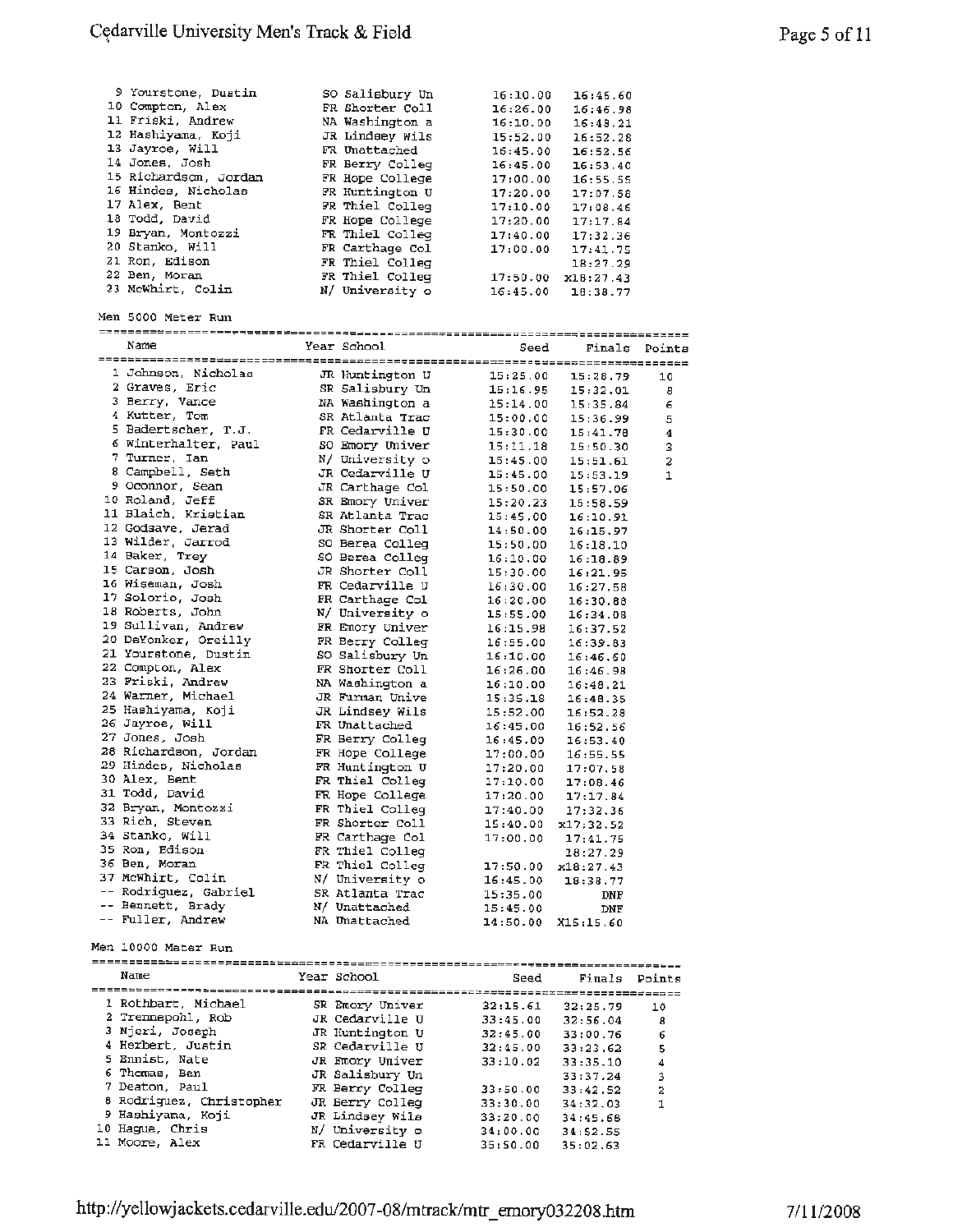| 12 Stokes, Buck       | SR Salisbury Un     |          | 35:11.68           |
|-----------------------|---------------------|----------|--------------------|
| 13 Valentine, Michael | N/ North Georgi     | 34:00.00 | 35:29.66           |
| 14 Mutuse. David      | FR Lindsey Wils     | 32:20.00 | 35:38.84           |
| 15 Mayer, Christopher | SO Berry Colleg     | 34:00.00 | 35:39.33           |
| 16 Mitchell, Dustin   | SO Shorter Coll     | 35:00.00 | 37:03.37           |
| -- Stephenson, Jay    | NA Team Usa Georgia |          | 31:50.00 X32:04.78 |

|  | Men 110 Meter Hurdles |
|--|-----------------------|
|  |                       |

| Name                                    | Year School                        | Seed                | Finals Wind H# Points |            |                    |    |
|-----------------------------------------|------------------------------------|---------------------|-----------------------|------------|--------------------|----|
|                                         |                                    |                     |                       |            |                    |    |
| 1 Scott, Nate                           | Shorter Coll                       | 14.50               | $15.13 - 2.4$ 1       |            |                    | 10 |
| 2 Dorran, Coley                         | JR Thiel Colleg                    | 14,50               | $15.20 - 2.4$         |            | 1                  | 8  |
| 3 Josh, Jones                           | FR Thiel Colleg                    | 15.00               | $15.21 -2.4$          |            | ı                  | 6  |
| 4 Long, Alan                            | N/ University o                    | 16.21               | $15.65 - 1.2$         |            | 3                  | 5  |
| 5 Dry, Steve                            | SO Emory Univer                    | 15.47               | $15.77 - 2.2$         |            | 2                  | 4  |
| 6 Richardson, Josh                      | FR Wilmington C                    | 15.90               | $16.07 - 2.2$         |            | - 2                | з  |
| 7 Brendan, Taylor                       | SO Thiel Colleg                    | 15.20               | $16.09 - 2.2$         |            | 2                  | 2  |
| 8 Kuttruff, Seth                        | SR Carthage Col                    | 15.60               | $16.11 - 2.2$         |            | 2                  | ı  |
| 9 Pruente, Brad                         | FR Emory Univer                    | 15.64               | $16.26 - 2.2$         |            | 2                  |    |
| 10 Tress, Brandon                       | SO Cedarville U                    | 16.36               | $16.30 - 1.2$         |            | 3                  |    |
| 11 Haynes, Abdul                        | FR Shorter Coll                    | 15.20               | $16.44 - 2.2$         |            | 2                  |    |
| 12 Boehm, Josh                          | SR UW Eau Clair                    | 16.20               | $16.58 - 1.2$         |            | з                  |    |
| 13 Bowling, Jeff                        | JR Berea Colleg                    | 15.10               | $16.67 - 2.4$         |            | ı                  |    |
| 14 Bryant, Everett                      | FR Emory Univer                    | 16.68               | $16.87 - 3.9$         |            | 4                  |    |
| 15 Sprowl, Chris                        | SR Wilmington C                    | 15.90               | $17.01 - 2.2$         |            | 2                  |    |
| 16 Olson, Todd                          | FR University o                    | 16.17               | $17.03 - 1.2$         |            | з                  |    |
| 17 Woodward, Nate                       | SO UW Eau Clair                    | 16.30               | $17.04 - 1.2$         |            | 3                  |    |
| 18 Beehler, Stephen                     | SO Emory Univer                    | 16.72               | $x17.23 - 3.9$        |            | 4                  |    |
| 19 Nunez, Mickeal                       | FR Hope College                    | 16.30               | $17.74 - 1.2$         |            | з                  |    |
| 20 Evans, Jonathan                      | SO Shorter Coll                    | 14.90               | $18.36 - 2.4$         |            | 1                  |    |
| 21 Rauwerdink, Kenton                   | JR Carthage Col                    | 16.70               | $19.94 - 3.9$         |            | $\overline{\bf 4}$ |    |
| 22 Lane, Brandon                        | FR Salisbury Un                    | 15.96               | $21.49 - 1.2$         |            | 3                  |    |
| -- Rinck, Nick                          | FR Hope College                    | 15.90               |                       | $DNF -1.2$ | з                  |    |
| -- Campbell, Will                       | FR Emory Univer                    | 16.45               | DQ.                   | $-3.9$     | 4                  |    |
| -- Parks, Kendall                       | N/ Unattached                      | 14.60               | X15.01                | $-2.4$ 1   |                    |    |
|                                         |                                    |                     |                       |            |                    |    |
| Men 400 Meter Hurdles                   |                                    |                     |                       |            |                    |    |
|                                         |                                    |                     |                       |            |                    |    |
| Name                                    | Year School                        | Seed                | Finals H# Points      |            |                    |    |
|                                         |                                    |                     |                       |            |                    |    |
| 1 Dodson, Nick                          | FR Shorter Coll                    | 53.00               | 53.84                 | ı          | 10                 |    |
| 2 Greenhouse, Alex                      | SO Emory Univer                    | 53.80               | 53.99                 | ı          | 8                  |    |
| 3 Tress, Brandon                        | SO Cedarville U                    | 57.77               | 56.68                 | 2          | 6                  |    |
| 4 Nowels, Kelly                         | SO Cedarville U                    | 58.00               | 56.98                 | 2          | 5                  |    |
| 5 Hain, Fritz                           | SO Emory Univer                    | 58.67               | 57.02                 | 2          | 4                  |    |
| 6 Moroff, Adam                          | JR Emory Univer                    | 56.00               | 57.38                 | 1          | з                  |    |
| 7 Kelly, Jeff                           | SR Shorter Coll                    | 53.50               | 58.55                 | 1          | 2                  |    |
| 8 Olson, Todd                           | FR University o                    | 58.90               | 58.65                 | 2          | ı                  |    |
| 9 Weiss, Hezekiah                       | FR Lindsey Wils                    | 58.79               | 59.50                 | 2          |                    |    |
| 10 Phillip, Shawn                       | FR Salisbury Un                    | 59.50               | 59.71                 | 3          |                    |    |
| 11 McCoy, Chip                          | NA Washington a                    | 59.15               | 1:00.25               | 3          |                    |    |
| 12 Lafontaine, Sean                     | FR Huntington U                    | 59.12               | 1:00.26               | з          |                    |    |
| 13 Brandlein, Tom                       | NA Washington a                    | 58.50               | 1:00.51               | 2          |                    |    |
| 14 Bowling, Jeff                        | JR Berea Colleg                    | 56.40               | 1:00.66               | 1          |                    |    |
| 15 Marfut, Michael                      | SO Salisbury Un                    | 59.95               | 1:00.75               | з          |                    |    |
| 16 Eubanks, Josh                        | SO Emory Univer                    | 57.23               | x1:01.49              | 1          |                    |    |
| 17 Coffey, Pat                          | SO Carthage Col                    | 59.00 -             | 1:01.94               |            |                    |    |
| 18 Richardson, Josh                     | FR Wilmington C                    |                     | 1:02.30               | 4          |                    |    |
| 19 Nunez, Mickeal                       | FR Hope College                    | 1:01.11             | 1:02.31               | 4          |                    |    |
| 20 Verucchi, Geno                       | FR Carthage Col                    | 1:03.00             | 1:02.89               | 4          |                    |    |
|                                         |                                    |                     |                       |            |                    |    |
| Men 3000 Meter Steeplechase             |                                    |                     |                       |            |                    |    |
|                                         |                                    |                     |                       |            |                    |    |
| Name                                    | Year School                        | Seed                | Finals                | Points     |                    |    |
|                                         |                                    |                     |                       |            |                    |    |
| 1 Lindbloom, Dan                        | JR Huntington U                    | 9:28.24             | 9:33.39               | 10         |                    |    |
| 2 White, Mike                           | SR Carthage Col                    | 9:35.00             | 9:40.50               | 8          |                    |    |
| 3 Bailey, Rob                           | FR Hope College                    | 9:35.00             | 9:49.58               | 6          |                    |    |
| 4 Dean, Chad                            | FR Lee Universi                    | 9:45.00             | 9:55.43               | 5          |                    |    |
| 5 Fyffe, Tommy                          | SO Emory Univer                    | 9:41.73             | 9:57.48               | 4          |                    |    |
| 6 Kuhn, Kevin                           | JR Cedarville U                    | 9:45.00             | 9:58.70               | 3<br>2     |                    |    |
|                                         |                                    |                     |                       |            |                    |    |
| 7 Oconnell, Jeff                        | JR Furman Unive                    | 10:10.10            | 9:59.00               |            |                    |    |
| 8 Burgess, Marc                         | SR Shorter Coll                    | 10:00.00            | 10:00.24              | 1          |                    |    |
| 9 Wolthuis, Lucas<br>10 Nastasiak, Bill | FR Hope College<br>SO Salisbury Un | 9:50.00<br>10:15.00 | 10:03.20<br>10:12.38  |            |                    |    |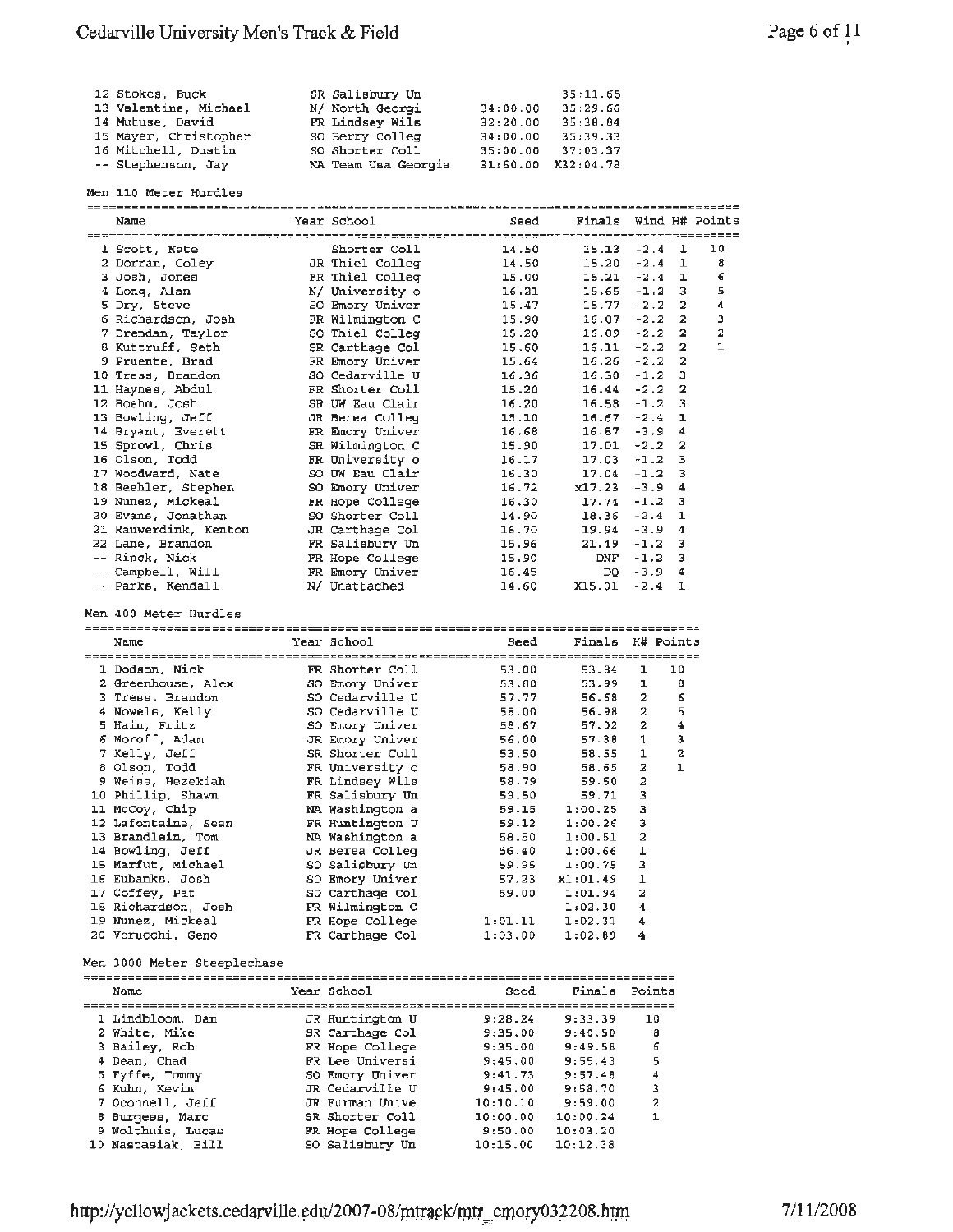| 11 Anderson, Eric                               | FR Hope College |                      | 10:05.00                                          | 10:15.29         |                         |                  |
|-------------------------------------------------|-----------------|----------------------|---------------------------------------------------|------------------|-------------------------|------------------|
| 12 Goodwin, FJ                                  | SR Furman Unive |                      | 9:55.34                                           | 10:15.46         |                         |                  |
| 13 Orr, Brad                                    | SO Wilmington C |                      | 10:00.00                                          | 10:17.14         |                         |                  |
| 14 Vaughn, Chris                                | FR Cedarville U |                      | 10:40.00                                          | 10:18.32         |                         |                  |
| 15 McClay, Ryan                                 | SR Berry Colleg |                      | 9:30.00                                           | 10:20.21         |                         |                  |
| 16 Wishau, Tyler                                | SO Carthage Col |                      | 10:20.00                                          | 10:21.65         |                         |                  |
| 17 Sebens, Justin                               | FR Carthage Col |                      | 10:05.00                                          | 10:25.48         |                         |                  |
| 18 Blickle, Carl                                | SR Salisbury Un |                      | 10:30.00                                          | 10:26.59         |                         |                  |
| 19 Decker, Greg                                 | SO Emory Univer |                      | 10:18.38                                          | 10:35.44         |                         |                  |
| 20 Barnett, Josh                                | JR Huntington U |                      | 10:48.24                                          | 10:47.44         |                         |                  |
| 21 Stults, Jackson                              | FR Wilmington C |                      |                                                   | 10:56.93         |                         |                  |
| 22 Laird, Derek                                 | FR Hope College |                      | $12:10.00$ $x11:08.28$                            |                  |                         |                  |
|                                                 |                 |                      |                                                   |                  |                         |                  |
| Men 4x100 Meter Relay                           |                 |                      |                                                   |                  |                         |                  |
|                                                 |                 |                      |                                                   |                  |                         |                  |
| School                                          |                 |                      | Seed                                              |                  |                         | Finals H# Points |
| 'A'                                             |                 |                      |                                                   |                  |                         |                  |
| 1 Salisbury University                          |                 |                      | 42.00                                             | 41.33            | 1                       | 10               |
| 1) Acker, Justin SO<br>3) Teal, Kevin SR        |                 |                      | 2) Singleton, Sam SR                              |                  |                         |                  |
| 2 Shorter College 'A'                           |                 |                      | 4) Spriggs, Delannie SO                           |                  |                         |                  |
| 1) McMillan, Albeyon FR                         |                 |                      | 41.80                                             | 41.77            | ı                       | 8                |
| 3) Oglesby, Brice SO                            |                 |                      | 2) Kennedy, Shaun FR                              |                  |                         |                  |
| 3 Emory University 'A'                          |                 |                      | 4) Baker, Adrian SO                               |                  |                         |                  |
|                                                 |                 |                      | 41.33                                             | 42.00            | 1                       | 6                |
| 1) Leporte, Jim SR<br>3) Faits, Tyler SO        |                 | 2) Linton, Fred SR   |                                                   |                  |                         |                  |
| 4 University of the Cumberlands                 |                 |                      | 4) Greenhouse, Alex SO                            |                  |                         |                  |
|                                                 | י בי            |                      | 42.00                                             | 42.90            | 1                       | 5                |
| 1) Kitts, Kraig SR                              |                 |                      | 2) Jeffers, Jordan JR                             |                  |                         |                  |
| 3) Belcher, Kyle FR<br>5 Carthage College 'A'   |                 | 4) Tisdol, Eric SO   |                                                   |                  |                         |                  |
| 1) Hughes, Nate JR                              |                 |                      | 43.30                                             | 42.93            | 2                       | 4                |
|                                                 |                 | 2) Brown, Buzzy SO   |                                                   |                  |                         |                  |
| 3) Hrvatin, Dan SO<br>6 Paine College 'A'       |                 |                      | 4) Miller, Aaron JR                               |                  |                         |                  |
| 1) Adams, Joshua JR                             |                 |                      | 44.48                                             | 43.21            | 2                       | з                |
| 3) Oqunleye, Anthony FR                         |                 |                      | 2) English, Julian JR                             |                  |                         |                  |
| 7 UW Eau Claire<br>י גי                         |                 |                      | 4) Tolbert, Najee SO                              |                  |                         |                  |
|                                                 |                 |                      | 42.35                                             | 43.36            | 1                       | 2                |
| 1) Janke, Justin JR<br>3) Ellingstad, Justin FR |                 |                      | 2) Kupfer, Chris JR                               |                  |                         |                  |
| 8 Hope College 'A'                              |                 |                      | 4) Adams, Frankie JR                              |                  |                         |                  |
| 1) Lampkin, Cameron FR                          |                 |                      | 43.10                                             | 43.73            | 2                       | 1                |
| 3) Clark, Aaron FR                              |                 |                      | 2) Shelton, Chaz FR                               |                  |                         |                  |
| 9 Berea College 'A'                             |                 | 4) George, Erik FR   |                                                   |                  |                         |                  |
| 1) Citizen, Nicholas SR                         |                 |                      | 42.80                                             | 44.16            | $\overline{\mathbf{c}}$ |                  |
| 3) Holden, Kareem JR                            |                 |                      | 2) Hardrick, Darrius SO<br>4) Rayford, Brandon SR |                  |                         |                  |
| 10 Lindsey Wilson College<br>יגי                |                 |                      |                                                   |                  |                         |                  |
| 1) Graham, Zanman SR                            |                 |                      | 42.89                                             | 44.28            | 2                       |                  |
| 3) Weiss, Hezekiah FR                           |                 |                      | 2) Cecil, Christopher JR                          |                  |                         |                  |
|                                                 |                 |                      |                                                   |                  |                         |                  |
|                                                 |                 | 4) Thomas, Jerome FR |                                                   |                  |                         |                  |
| 11 Cedarville University<br>יגי                 |                 |                      | 43.75                                             | 44.33            | 2                       |                  |
| 1) Gruenberg, Stephen JR                        |                 |                      | 2) Williams, Mark FR                              |                  |                         |                  |
| 3) Beight, Michael SO                           |                 |                      | 4) Benjamin, Marcus FR                            |                  |                         |                  |
| 12 Washington and Lee University 'A'            |                 |                      | 44.00                                             | 44.65            | ı                       |                  |
| 1) French, Marshall NA                          |                 |                      | 2) Hurdiss, Sean NA                               |                  |                         |                  |
| 3) Bondurant, Brian NA                          |                 |                      | 4) Giordano, Jeff NA                              |                  |                         |                  |
| -- Thiel College 'A'                            |                 |                      | 42.50                                             | DNF              | 1                       |                  |
| 1) Brendan, Taylor SO                           |                 |                      | 2) Trayshon, Mayson SO                            |                  |                         |                  |
| 3) Will, Mills SR                               |                 |                      | 4) Dorran, Coley JR                               |                  |                         |                  |
|                                                 |                 |                      |                                                   |                  |                         |                  |
| Men 4x400 Meter Relay                           |                 |                      |                                                   |                  |                         |                  |
|                                                 |                 |                      |                                                   |                  |                         |                  |
| School                                          |                 |                      | Seed                                              | Finals H# Points |                         |                  |
| 1 Thiel College 'A'                             |                 |                      | 3:17.00                                           | 3:20.83          | 1                       | 10               |
|                                                 |                 |                      |                                                   |                  |                         |                  |
| 1) Dorran, Coley JR<br>3) Will, Mills SR        |                 | 4) Alex, Eaton SO    | 2) Deighton, Williams JR                          |                  |                         |                  |
| 2 South Elite Track Club<br>- 'A'               |                 |                      | 3:06.22                                           |                  | ı.                      | 8                |
| 1) Hart, Collins FR                             |                 |                      | 2) Oluawbanga, Olu SR                             | 3:22.51          |                         |                  |
| 3) Tilley, Derico SR                            |                 |                      | 4) Poellnitz, Bill SR                             |                  |                         |                  |
| 3 Wilmington College 'A'                        |                 |                      | 3:24.00                                           | 3:23.25          | ı                       | 6                |
| 1) Walls, Tamar FR                              |                 | 2) Jones, Marque JR  |                                                   |                  |                         |                  |
| 3) Sprowl, Chris SR                             |                 | 4) Babcock, Kyle JR  |                                                   |                  |                         |                  |
| 4 Carthage College 'A'                          |                 |                      | 3:23.00                                           | 3:24.73          | ı                       | 5                |
| 1) Russell, Michael FR                          |                 | 2) Brown, Buzzy SO   |                                                   |                  |                         |                  |
| 3) Kuttruff, Seth SR                            |                 | 4) Miller, Aaron JR  |                                                   |                  |                         |                  |
| 5 Cedarville University<br>יגי                  |                 |                      | 3:26.00                                           | 3:26.06          | 2                       | 4                |
| 1) Kuhn, Kevin JR<br>3) Beight, Michael SO      |                 | 2) Nowels, Kelly SO  |                                                   |                  |                         |                  |

 $\ell$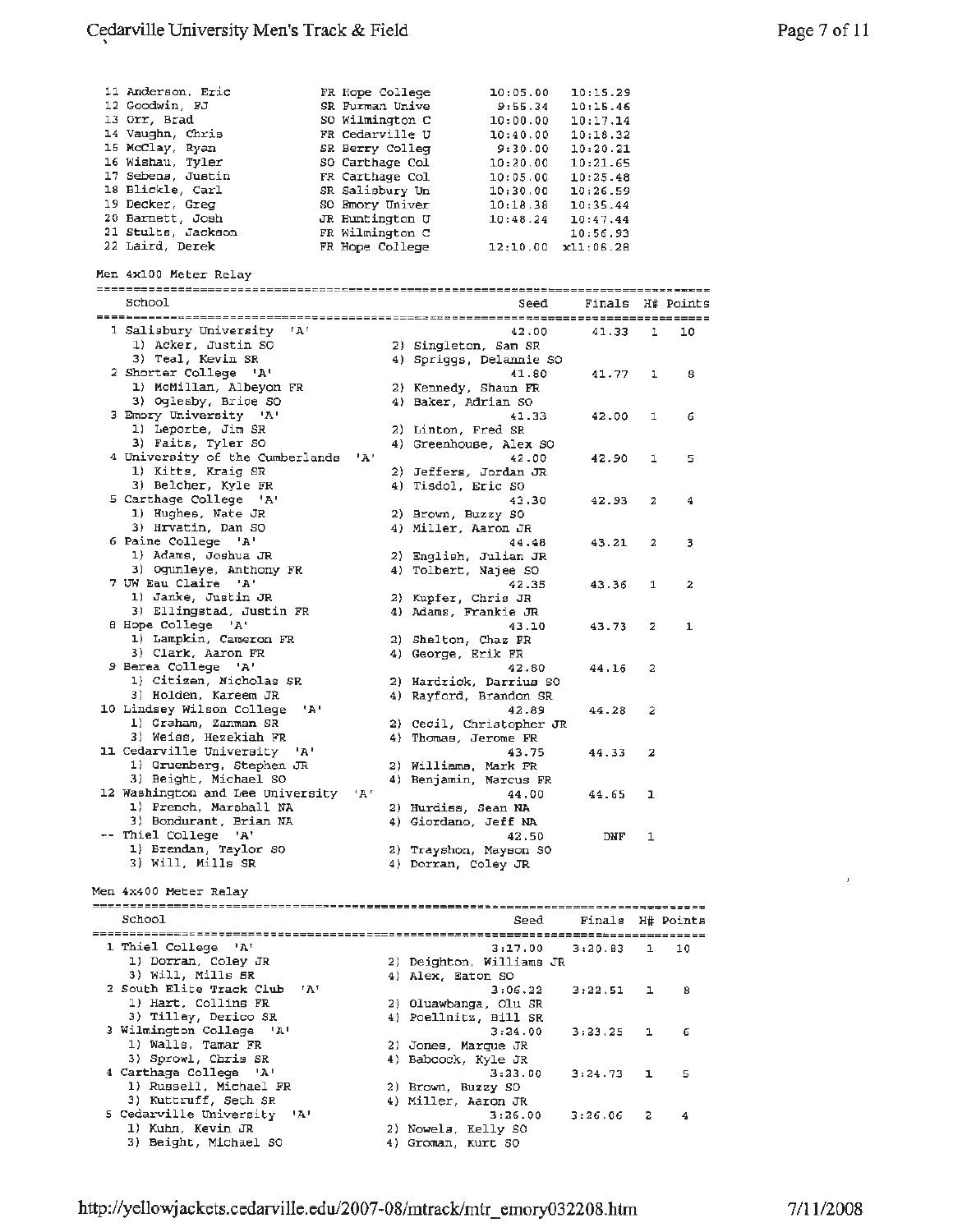| 6 Hope College 'A'                        | 3:24.56                  | $3:26.07$ 1 |                | -3 |
|-------------------------------------------|--------------------------|-------------|----------------|----|
| 1) Lampkin, Cameron FR                    | 2) Shelton, Chaz FR      |             |                |    |
| 3) Squires, Sean FR                       | 4) Clark, Aaron FR       |             |                |    |
| 7 Huntington University 'A'               | 3:27.97                  | 3:28.10     | $\overline{2}$ | 2  |
| 1) Lafontaine, Sean FR                    | 2) Diehl, Luke SO        |             |                |    |
| 3) Sanders, Joel SR                       | 4) Bailey, Kameron FR    |             |                |    |
| 8 Emory University 'A'                    | 3:27.77                  | 3:29.47     | $\overline{2}$ | 1  |
| 1) Brennen, Chike SO                      | 2) Kindermann, Ryan SR   |             |                |    |
| 3) Eubanks, Josh SO                       | 4) Moroff, Adam JR       |             |                |    |
| 9 Salisbury University 'A'                | 3:24.00                  | $3:29.61$ 1 |                |    |
| 1) Michael, Josh JR                       | 2) Phillip, Shawn FR     |             |                |    |
| 3) Cook, Adam SO                          | 4) Singleton, Sam SR     |             |                |    |
| 10 Lindsey Wilson College 'A'             | 3:28.80                  | $3:30.94$ 2 |                |    |
| 1) Weiss, Hezekiah FR                     | 2) Cecil, Christopher JR |             |                |    |
| 3) Thomas, Jerome FR                      | 4) Graham, Zanman SR     |             |                |    |
| 11 Emory University 'B'                   |                          | 3:31.56     | 2              |    |
| 12 Washington and Lee University<br>- 'A' | 3:30.00                  | 3:31.72     | 2              |    |
| 1) French, Marshall NA                    | 2) McCoy, Chip NA        |             |                |    |
| 3) Bondurant, Brian NA                    | 4) Giordano, Jeff NA     |             |                |    |
| 13 UW Eau Claire<br>ு நா                  |                          | 3:31.83     | з              |    |
| 14 Paine College 'A'                      | 3:56.00                  | 3:31.86     | 3              |    |

| 1) Amos, Qunitele FR<br>3) English, Julian JR<br>15 Hope College 'B'<br>16 Wilmington College<br>$^{\dagger}$ B $^{\dagger}$<br>1) Howard, Mitch FR<br>3) Myers, Eric JR<br>17 Hope College 'C'<br>18 Berry College 'A'<br>1) Clarke, Thomas SO |                 | 2) Adams, Joshua JR<br>4) Ogunleye, Anthony FR<br>3:30.00<br>3:42.00<br>2) Orth, Bret FR<br>4) Fessler, Zane FR<br>3:38.00<br>3:44.00<br>2) Reeves, David SO | 3:34.42<br>3:37.03<br>3:43.39<br>3:44.81 | 2<br>з<br>3<br>3           |                |
|-------------------------------------------------------------------------------------------------------------------------------------------------------------------------------------------------------------------------------------------------|-----------------|--------------------------------------------------------------------------------------------------------------------------------------------------------------|------------------------------------------|----------------------------|----------------|
| 3) Scott, Matt JR<br>-- Washington and Lee University 'B'                                                                                                                                                                                       |                 | 4) Garcia, Francisco FR<br>3:40.00                                                                                                                           | DNF                                      | 3                          |                |
| Men High Jump                                                                                                                                                                                                                                   |                 |                                                                                                                                                              |                                          |                            |                |
|                                                                                                                                                                                                                                                 |                 |                                                                                                                                                              |                                          |                            |                |
| Name                                                                                                                                                                                                                                            | Year School     | Seed                                                                                                                                                         | Finals                                   |                            | Points         |
| 1 Brown, Montae                                                                                                                                                                                                                                 | FR Shorter Coll | 2.00 <sub>m</sub>                                                                                                                                            | 2.11m                                    | $6 - 11.00$                | 10             |
| 2 Josh, Jones                                                                                                                                                                                                                                   | FR Thiel Colleg | 2.10m                                                                                                                                                        | 2.06 <sub>m</sub>                        | $6 - 09.00$                | 8              |
| 3 Bergsma, Sean                                                                                                                                                                                                                                 | FR Hope College | 2.00 <sub>m</sub>                                                                                                                                            | 2.01 <sub>m</sub>                        | $6 - 07.00$                | 6              |
| 4 Donkersloot, John                                                                                                                                                                                                                             | FR Hope College | 2.00m                                                                                                                                                        | 1.96 <sub>m</sub>                        | $6 - 05.00$                | 5              |
| 5 Price, Bobby                                                                                                                                                                                                                                  | JR Salisbury Un | 1.98m                                                                                                                                                        | Jl.96m                                   | $6 - 05.00$                | 4              |
| 6 Goetsch, Ben                                                                                                                                                                                                                                  | NA Washington a | 1.74m                                                                                                                                                        | 1.91m                                    | $6 - 03.25$                | з              |
| 7 Sawin, Jim                                                                                                                                                                                                                                    | Unattached      | 2.05m                                                                                                                                                        | J1.91m                                   | $6 - 03.25$                | 2              |
| 8 Sebens, Justin                                                                                                                                                                                                                                | FR Carthage Col | 1.74 <sub>II</sub>                                                                                                                                           | J1.91m                                   | $6 - 03.25$                | $\mathbf{1}$   |
| 9 Treiber, Aaron                                                                                                                                                                                                                                | FR Hope College | 1.74m                                                                                                                                                        | 1.86m                                    | $6 - 01.25$                |                |
| 9 Woodward, Nate                                                                                                                                                                                                                                | SO UW Eau Clair | 1.74m                                                                                                                                                        | 1.86 <sub>m</sub>                        | $6 - 01.25$                |                |
| 10 Brad, Bowman                                                                                                                                                                                                                                 | SR Thiel Colleg | 1.87m                                                                                                                                                        | J1.86m                                   | $6 - 01.25$                |                |
| 11 Pruente, Brad                                                                                                                                                                                                                                | FR Emory Univer | 1.74m                                                                                                                                                        | J1.86m                                   | $6 - 01.25$                |                |
| 12 Fulton, Dezmon                                                                                                                                                                                                                               | FR Hope College | 1.85m                                                                                                                                                        | xJ1.81m                                  | $5 - 11.25$                |                |
| 13 Campbell, Will                                                                                                                                                                                                                               | FR Emory Univer | 1.74m                                                                                                                                                        | 1.81m                                    | $5 - 11 - 25$              |                |
| 14 Castle, Ryan                                                                                                                                                                                                                                 | NA Washington a | 1.74 <sub>m</sub>                                                                                                                                            | J1.81m                                   | $5 - 11.25$                |                |
| 14 Bowling, Jeff                                                                                                                                                                                                                                | JR Berea Colleg | 1.89 <sub>m</sub>                                                                                                                                            |                                          |                            |                |
| 16 Motley, Christian                                                                                                                                                                                                                            | SO Berea Colleg | 1.74m                                                                                                                                                        | J1.81m<br>J1.81m                         | $5 - 11.25$<br>$5 - 11.25$ |                |
| -- Joe, Matecka                                                                                                                                                                                                                                 | FR Thiel Colleg | 1.80mm                                                                                                                                                       | NH                                       |                            |                |
| -- Boehm, Josh                                                                                                                                                                                                                                  |                 |                                                                                                                                                              |                                          |                            |                |
| -- Doobin, David                                                                                                                                                                                                                                | SR UW Eau Clair | 1.75m                                                                                                                                                        | NH                                       |                            |                |
|                                                                                                                                                                                                                                                 | NA Washington a | 1.74 <sub>m</sub>                                                                                                                                            | NH                                       |                            |                |
| -- Sprowl, Chris                                                                                                                                                                                                                                | sk Wilmington C | 1.93m                                                                                                                                                        | NH                                       |                            |                |
| -- Beehler, Stephen                                                                                                                                                                                                                             | SO Emory Univer | 1.80 <sub>m</sub>                                                                                                                                            | NH                                       |                            |                |
| Men Pole Vault                                                                                                                                                                                                                                  |                 |                                                                                                                                                              |                                          |                            |                |
|                                                                                                                                                                                                                                                 |                 |                                                                                                                                                              |                                          |                            |                |
| Name                                                                                                                                                                                                                                            | Year School     | Seed                                                                                                                                                         | Finals                                   |                            | Points         |
|                                                                                                                                                                                                                                                 |                 |                                                                                                                                                              |                                          |                            |                |
| 2 Allbaugh, Dan                                                                                                                                                                                                                                 | SQ Wilmington C | 4.49m                                                                                                                                                        | $J4.29\pi$                               | $14 - 00.75$               | 10             |
| 3 Boehm, Josh                                                                                                                                                                                                                                   | SR UW Eau Clair | 4.24m                                                                                                                                                        | J4.29m                                   | $14 - 00.75$               | 8              |
| 4 Harsted, Robbie                                                                                                                                                                                                                               | SO Carthage Col | 4.24 <sub>π</sub>                                                                                                                                            | J4.14m                                   | $13 - 07.00$               | 6              |
| 5 Stevens, Scott                                                                                                                                                                                                                                | JR Wilmington C | 4.26m                                                                                                                                                        | J4.14m                                   | $13 - 07.00$               | 5              |
| 6 Cooney, Tyler                                                                                                                                                                                                                                 | N/ University o | 4.24 <sub>π</sub>                                                                                                                                            | J3.99m                                   | $13 - 01.00$               | 4              |
| 7 Mills, Aaron                                                                                                                                                                                                                                  | so Huntington U | 4.11m                                                                                                                                                        | J3.99m                                   | $13 - 01.00$               | 2              |
| 7 Karnes, Matt                                                                                                                                                                                                                                  | FR University o | 3.74m                                                                                                                                                        | 3.84m                                    | $12 - 07 - 25$             | $\mathbf{z}$   |
| 7 Colten, James                                                                                                                                                                                                                                 | FR Hope College | 3,75m                                                                                                                                                        | 3.84π                                    | $12 - 07.25$               | $\overline{a}$ |
| 9 Lane, David                                                                                                                                                                                                                                   | JR Emory Univer | 3.74m                                                                                                                                                        | J3.84m                                   | $12 - 07.25$               |                |
| 10 Woodward, Nate                                                                                                                                                                                                                               | SO UW Eau Clair | 3.74m                                                                                                                                                        | 3.54m                                    | $11 - 07.25$               |                |
| 10 Galdys, Stan                                                                                                                                                                                                                                 | FR Hope College | 3.51m                                                                                                                                                        | 3.54m                                    | $11 - 07.25$               |                |
| -- Beehler, Stephen                                                                                                                                                                                                                             | SO Emory Univer | 2.99 ա                                                                                                                                                       | NH                                       |                            |                |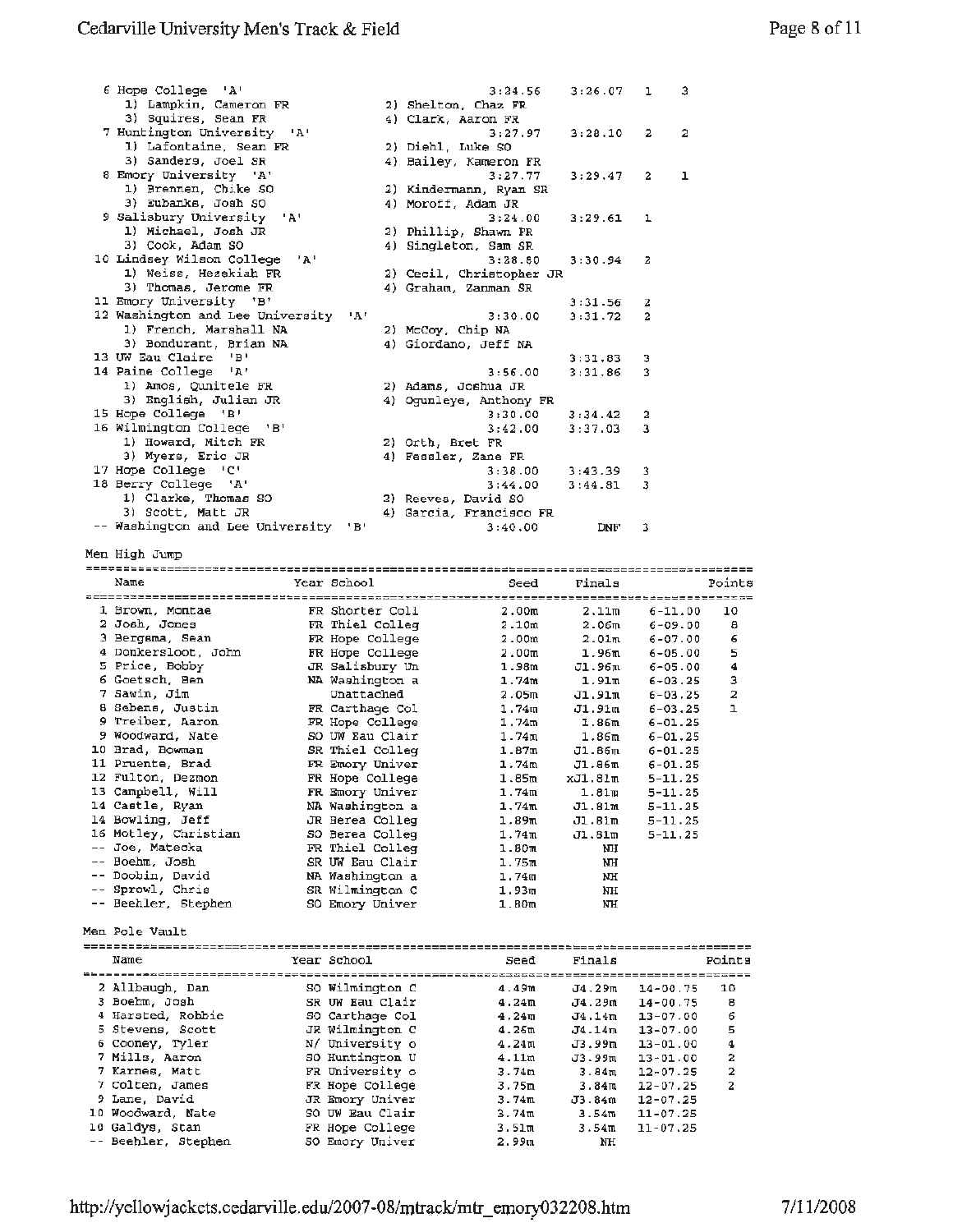### Cedarville University Men's Track & Field **Figure 2** 2 and 2 and 2 and 2 and 2 and 2 and 2 and 2 and 2 and 2 and 2 and 2 and 2 and 2 and 2 and 2 and 2 and 2 and 2 and 2 and 2 and 2 and 2 and 2 and 2 and 2 and 2 and 2 and 2

| -- Tedford, Adam    | JR Salisbury Un | 3.50m              | NH        |          |
|---------------------|-----------------|--------------------|-----------|----------|
| -- Rasnick, Robert  | FR Cedarville U | 4.87 <sub>m</sub>  | NH        |          |
| -- Woolley, Tom     | FR Salisbury Un | 3.50m              | NH        |          |
| -- Thompson, Trevan | FR Hope College | 3.51m              | <b>NH</b> |          |
| -- Erickson, Jae    | FR UW Eau Clair | 4.49m              | NH        |          |
| -- Gordon, Forrest  | FR Hope College | 3.74m              | NH        |          |
| -- Dodson, Caleb    | SR University o | 4.49m              | <b>NH</b> |          |
| -- Bowers, Dillon   | N/ North Georgi |                    | NH        |          |
| -- Nostrant, Hunter | FR Hope College | 4.00 <sub>II</sub> | NH        |          |
| -- Campbell, Will   | FR Emory Univer | 2.99m              | NH        |          |
| -- Scott, Jason     | Unattached      | 5.41m              | X4.59m    | 15-00.75 |

Men Long Jump

| Name                                    | Year School     | Seed              | Finals Wind       |            |              | Points |
|-----------------------------------------|-----------------|-------------------|-------------------|------------|--------------|--------|
|                                         |                 |                   |                   |            |              |        |
| 1 Brown, Buzzy                          | SO Carthage Col | 7.00 <sub>m</sub> | 6.61m             | NWI        | $21 - 08.25$ | 10     |
| 2 Tisdol, Eric                          | SO University o | 6.25m             | 6.59m             | NWI        | $21 - 07.50$ | 8      |
| 3 Treiber, Aaron                        | FR Hope College | 6.50m             | 6.49 <sub>m</sub> | NWI        | $21 - 03.50$ | 6      |
| 4 Seymour, Joe                          | FR Hope College | 6.25m             | 6.38m             | <b>NWI</b> | $20 - 11.25$ | 5      |
| 5 Joe, Matecka                          | FR Thiel Colleg | 6.52m             | 6.28m             | <b>NWI</b> | $20 - 07.25$ | 4      |
| 6 Jones, Marque                         | JR Wilmington C | 7.13m             | 6.27m             | <b>NWI</b> | $20 - 07.00$ | 3      |
| 7 Schmidt, Kirk                         | SO UW Eau Clair | 6.75m             | 6.16m             | NWI        | $20 - 02.50$ | 2      |
| 8 Holden, Kareem                        | JR Berea Colleg | 6.40 <sub>m</sub> | 6.13m             | NWI        | $20 - 01.50$ | ı      |
| 9 Pruente, Brad                         | FR Emory Univer | 6.50m             | 6.06m             | <b>NWI</b> | $19 - 10.75$ |        |
| 10 Svoboda, Matt                        | Unattached      | 6.30m             | 6.05m             | <b>NWI</b> | $19 - 10.25$ |        |
| 10 Leporte, Jim                         | SR Emory Univer | 6.25m             | 6.05m             | NWI        | $19 - 10.25$ |        |
| 12 Baker, Adrian                        | SO Shorter Coll | 7.25m             | 6.04m             | <b>NWI</b> | 19-09.75     |        |
| 13 Williams, Mark                       | FR Cedarville U | 6.40 <sub>m</sub> | 6.00m             | NWI        | $19 - 08.25$ |        |
| 14 Wilhourn, Prentis                    | FR Carthage Col | 6.25m             | 5.95m             | NWI        | $19 - 06.25$ |        |
| 15 Antonio, Quarterman                  | SR Thiel Colleg |                   | 5.92m             | <b>NWI</b> | 19-05.25     |        |
| 16 Owens, Rashad                        | SR Paine Colleg | 6.75m             | 5.88 <sub>m</sub> | NWI        | $19 - 03.50$ |        |
| 17 Minkus, Jeff                         | FR Hope College | 6.25m             | 5.85m             | NWI        | $19 - 02.50$ |        |
| 17 Long, Alan                           | N/ University o | 6.00 <sub>m</sub> | 5.85 <sub>m</sub> | NWI        | $19 - 02.50$ |        |
| 19 Campbell, Will                       | FR Emory Univer | 5.75m             | 5.73m             | NWI        | $18 - 09.75$ |        |
| 20 Kilgore, Dan                         | FR University o | 6.00 <sub>m</sub> | 5.71m             | NWI        | $18 - 09.00$ |        |
| 21 Gruenberg, Stephen                   | JR Cedarville U | 6.09m             | 5.68m             | NWI        | $18 - 07.75$ |        |
| 22 Lafontaine, Sean                     | FR Huntington U | 6.07m             | 5.62m             | NWI        | $18 - 05.25$ |        |
| 23 Douthit, Thad                        | FR Shorter Coll | 6.40m             | 5.60 <sub>m</sub> | NWI        | $18 - 04.50$ |        |
| 24 Smith, Travis                        | JR Cedarville U | 6.24m             | 5.46m             | NWI        | $17 - 11.00$ |        |
| 25 Moore, Tim                           | N/ University o | 5.75m             | 5.37m             | NWI        | $17 - 07.50$ |        |
| 26 Welch, T.J.                          | FR Berea Colleg | 6.08m             | 5.34 <sub>m</sub> | NWI        | $17 - 06.25$ |        |
| 27 Stephan, Flanagan                    | FR Thiel Colleg |                   | 5.29m             | NWI        | $17 - 04.25$ |        |
| 28 Barber, Bradlev                      | SO Paine Colleg | 7.25m             | 5.19m             | NWI        | $17 - 00.50$ |        |
| 29 Feemster, Shane                      | JR Huntington U | 4.95m             | 4.90 <sub>m</sub> | <b>NWT</b> | $16 - 01.00$ |        |
| -- Beehler, Stephen                     | SO Emory Univer | 5.50m             | FOUL.             |            |              |        |
| -- Titus, Andrew                        | SO Shorter Coll | 7.00m             | FOUL              |            |              |        |
| Men Triple Jump<br>,,,,,,,,,,,,,,,,,,,, |                 |                   |                   |            |              |        |
| Name                                    | Year School     | Seed              | Finals            | Wind       |              | Points |

| Natue               | Year School     | Seed   | Finals  | Wind         |               | Points         |
|---------------------|-----------------|--------|---------|--------------|---------------|----------------|
|                     |                 |        |         |              |               |                |
| 1 Minkus, Jeff      | FR Hope College | 14.04m | 13.84m  | NWI          | $45 - 05.00$  | 10             |
| 2 Wilbourn, Prentis | FR Carthage Col | 13.89m | 13.75m  | <b>NWI</b>   | $45 - 01.50$  | a              |
| 3 Barber, Bradley   | SO Paine Colleg | 15.67m | 13.25m  | NWI          | $43 - 05.75$  | 6              |
| 4 Lane, Brandon     | FR Salisbury Un | 13.41m | 12.98m  | <b>NWI</b>   | $42 - 07.00$  | 5              |
| 5 Schmidt, Kirk     | SO UW Eau Clair | 13.99m | 12.83m  | NWI          | $42 - 01.25$  | 4              |
| 6 Kilgore, Dan      | FR University o | 11.96m | 12.53m  | NWI          | $41 - 01.50$  | з              |
| 7 Smith, Travis     | JR Cedarville U | 12.49m | 12,52m  | NWI          | 41-01.00      | $\overline{z}$ |
| 8 Bondurant, Brian  | NA Washington a | 12.95m | 12.26m  | <b>NWI</b>   | $40 - 02.75$  | ı              |
| 9 Twomey, Austin    | FR Carthage Col | 12.49m | 12.05m  | NWI          | $39 - 06, 50$ |                |
| 10 Mudd, Jesse      | SO Berea Colleg | 12.19m | 12.02m  | NWI          | $39 - 05.25$  |                |
| 11 Seymour, Joe     | FR Hope College | 10.13m | 11.80m  | NWI          | $38 - 08.75$  |                |
| 12 Nunez, Mickeal   | FR Hope College | 11.88m | 11.47m  | NWI          | $37 - 07.75$  |                |
| 13 Clark, Matt      | FR Hope College | 11.30m | x11.33m | <b>NWI</b>   | $37 - 02.25$  |                |
| -- Holden, Kareem   | JR Berea Colleg | 12.80m | ND.     | <b>NWI</b>   |               |                |
| -- Kuttruff, Seth   | SR Carthage Col | 12.62m | ND      | NWI          |               |                |
| Men Shot Put        |                 |        |         |              |               |                |
| Name                | Year School     | Seed   | Finals  |              | Points        |                |
|                     |                 |        |         |              |               |                |
| 1 Beach, Lucas      | JR Huntington U | 15.87m | 15.49m  | $50 - 10.00$ | 10            |                |
| 2 Henning, Neil     | SR Cedarville U | 15.84m | 15.13m  | 49-07.75     | 8             |                |
| 3 Rector, Chad      | FR Hope College | 14.65m | 14.40m  | $47 - 03.00$ | 6             |                |
| 4 Lauer, Tim        | SO UW Eau Clair | 15.03m | 13.88m  | $45 - 06.50$ | 5             |                |
|                     |                 |        |         |              |               |                |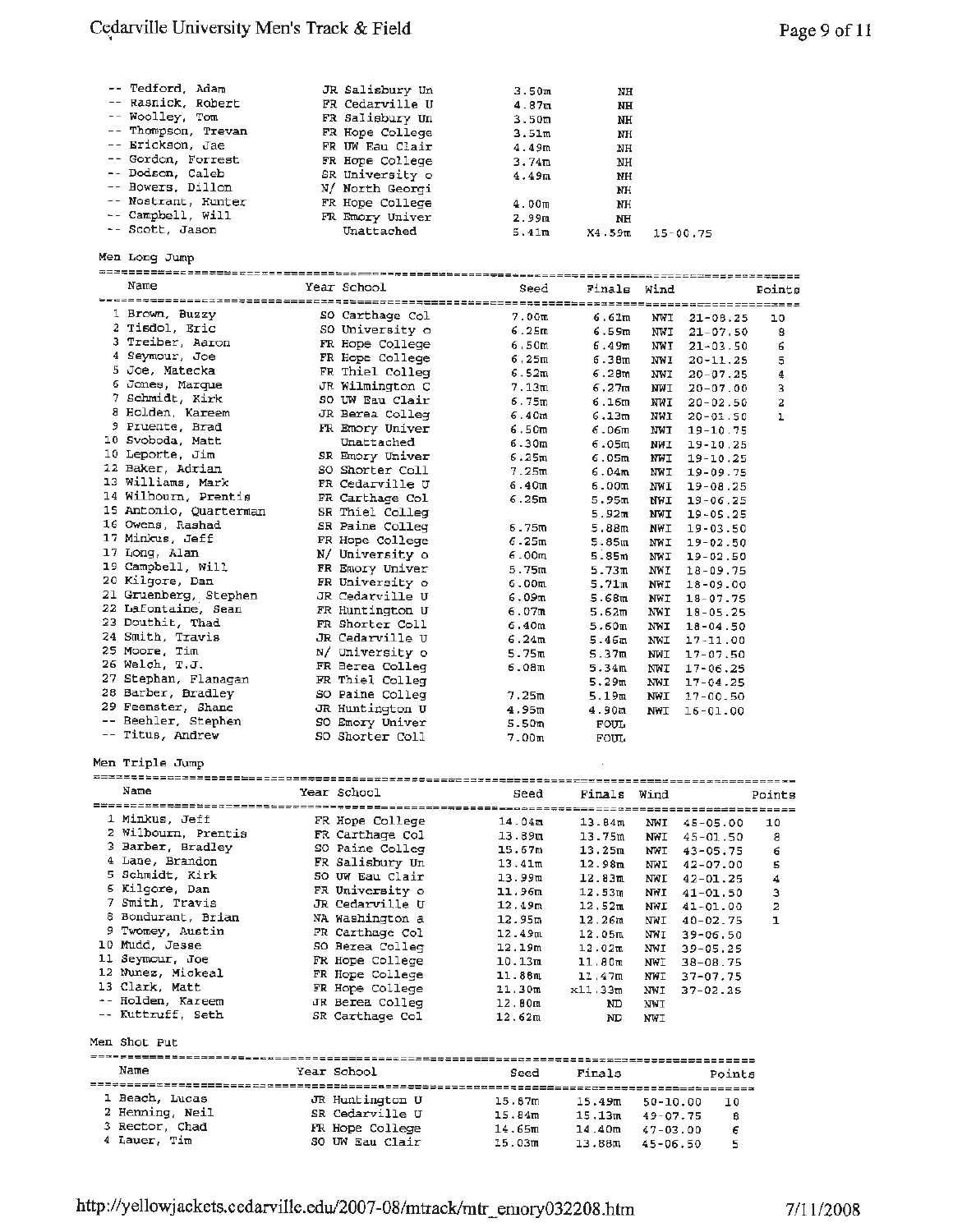| 5 Johnson, Jarrayal  | FR Carthage Col | 13.40m              | 13.84m             | 45-05.00     | 4      |
|----------------------|-----------------|---------------------|--------------------|--------------|--------|
| 6 Chisholm, Joe      | SO Shorter Coll | 15.31m              | 13.44m             | 44-01.25     | 3      |
| 7 Jozwiak, Shaun     | SR Carthage Col | 14.45m              | 13.22 <sub>m</sub> | 43-04.50     | 2      |
| 8 John, Curtis       | SO Shorter Coll | 13.71m              | 12.76m             |              | ı      |
|                      |                 |                     |                    | 41-10.50     |        |
| 9 Character, Jeremy  | N/ University o | 13.41m              | 12.72 <sub>m</sub> | $41 - 08.75$ |        |
| 10 Clarke, Glen      | FR Hope College | 12.90m              | 12.49m             | 40-11.75     |        |
| 11 Dan, Zagst        | JR Thiel Colleg | 13.41m              | 12.40 <sub>m</sub> | $40 - 08.25$ |        |
| 12 Fugett, Brandon   | SO Salisbury Un | 14.02m              | 12.25m             | $40 - 02.25$ |        |
| 13 Wilson, Ben       | NA Washington a |                     |                    |              |        |
|                      |                 | 12.80 <sub>m</sub>  | 12.05m             | $39 - 06.50$ |        |
| 14 Wheeler, Jake     | SR Emory Univer | 12.57m              | 11,89m             | 39-00.25     |        |
| 15 Brooks, Cody      | SR Lindsey Wils | 13.23m              | 11.87m             | 38-11.50     |        |
| 16 Brennan, Josh     | FR Carthage Col | 12.95m              | 11.78m             | 38-07.75     |        |
| 17 Warsaw, Zak       | SO Emory Univer | 11.40m              | 11.72m             | $38 - 05.50$ |        |
|                      |                 |                     |                    |              |        |
| 18 Hardesty, Keith   | SO Salisbury Un | 12.49 <sub>m</sub>  | 11.68m             | 38-04.00     |        |
| 19 DeKoekkoek, Bryan | FR Hope College | 11.45m              | 11.65m             | 38-02.75     |        |
| 20 Justin, Dunsing   | FR Thiel Colleq |                     | 11.60m             | 38-00.75     |        |
| 21 Potter, CJ        | SO Wilmington C | 11.88m              | 11.35m             | $37 - 03.00$ |        |
| 22 Robson, Ed        | FR Emory Univer | 11.32m              | 11.31m             | 37-01.25     |        |
|                      |                 |                     |                    |              |        |
| 23 Mosco, Chris      | SR Emory Univer | 11.30m              | x11.18m            | $36 - 08.25$ |        |
| 24 Weidle, Rob       | FR Wilmington C |                     | 11.09m             | $36 - 04.75$ |        |
| 25 Cameron, Mitchell | JR Thiel Colleg |                     | 10.69m             | 35-01.00     |        |
| 26 Griffin, Justin   | FR Shorter Coll | 12.19m              | 10.29m             | $33 - 09.25$ |        |
| 27 Knight, Stirling  |                 |                     |                    |              |        |
|                      | FR Paine Colleg | 11.98m              | 9.48π              | $31 - 01.25$ |        |
| 28 Jarzembak, AJ     | JR Wilmington C |                     | 9.22m              | $30 - 03.00$ |        |
| 29 Caray, Josh       | N/ Unattached   | 10.18m              | 8.59m              | $28 - 02.25$ |        |
| 30 Day, Jamar        | FR Paine Colleg | 11.96m              | 8.03m              | $26 - 04.25$ |        |
|                      |                 |                     |                    |              |        |
|                      |                 |                     |                    |              |        |
| Men Discus Throw     |                 |                     |                    |              |        |
|                      |                 |                     |                    |              |        |
| Name                 | Year School     | Seed                | Finals             |              | Points |
|                      |                 |                     |                    |              |        |
| 1 Henning, Neil      | SR Cedarville U | 41.14m              | 43.38m             |              | 10     |
|                      |                 |                     |                    | $142 - 04$   |        |
| 2 Kochmit, Jon       | JR Carthage Col | 40.00m              | 41.50m             | 136-02       | a      |
| 3 Nash, Andrew       | SR Berea Colleg | 43.28m              | 40.75m             | $133 - 08$   | 6      |
| 4 Jozwiak, Shaun     | SR Carthage Col | 43.00m              | 40.50m             | 132-10       | 5      |
| 5 Eller, Tommy       | SR Berea Colleg | 38.10m              | 40.28m             | $132 - 02$   | 4      |
|                      |                 |                     |                    |              |        |
| 6 John, Curtis       | SO Shorter Coll | 39.97m              | 40.18m             | 131-10       | з      |
| 7 Lauer, Tim         | SO UW Eau Clair |                     | 40.17m             | $131 - 09$   | 2      |
| 8 Fugett, Brandon    | SO Salisbury Un | 38.10m              | 38,86m             | 127-06       | 1      |
| 9 Rector, Chad       | FR Hope College | 36,98m              | 38.75m             | $127 - 01$   |        |
| 10 Brennan, Josh     | FR Carthage Col | 35.00 <sub>m</sub>  |                    |              |        |
|                      |                 |                     | 38.53m             | 126-05       |        |
| 11 Brooks, Cody      | SR Lindsey Wils | 39.97m              | 37.86m             | $124 - 02$   |        |
|                      |                 | 38.10m              | 37.84m             | $124 - 02$   |        |
| 12 Maat, Christian   | JR Cedarville U |                     |                    |              |        |
| 13 Newton, Brice     |                 | 39.31m              |                    |              |        |
|                      | JR Berea Colleg |                     | 37.51m             | $123 - 01$   |        |
| 14 Potter, CJ        | SO Wilmington C | 38.10m              | 37.07m             | 121-07       |        |
| 15 Hartman, Jessie   | FR Thiel Colleg |                     | 36.89m             | 121-00       |        |
| 16 Character, Jeremy | N/ University o | 33.52m              | 36.53m             | 119-10       |        |
| 17 DeKoekkoek, Bryan | FR Hope College | 33.00m              | 36.33m             | 119-02       |        |
|                      |                 |                     |                    |              |        |
| 18 Dan, Zagst        | JR Thiel Colleg |                     | 34.69m             | 113-10       |        |
| 19 Scholten, Carl    | FR Hope College | 34.95m              | 33.42m             | $109 - 08$   |        |
| 20 Clarke, Glen      | FR Hope College | 39.01m              | x33.17m            | $108 - 10$   |        |
| 21 Wilson, Ben       | NA Washington a |                     | 32.12m             | $105 - 04$   |        |
|                      |                 |                     |                    |              |        |
| 22 Hardesty, Keith   | SO Salisbury Un | 36.83m              | 31.90m             | $104 - 08$   |        |
| 23 Knight, Stirling  | FR Paine Colleg | 22.22 <sub>m</sub>  | 30.29m             | 99-04        |        |
| 24 Griffin, Justin   | FR Shorter Coll | 30.48m              | 29.88m             | 98-00        |        |
| 25 Robson, Ed        | FR Emory Univer | 28.09m              | 28.53m             | $93 - 07$    |        |
| 26 Robert, Emes      | JR Thiel Colleg |                     | 28.30m             | 92-10        |        |
|                      |                 |                     |                    |              |        |
| 27 Weidle, Rob       | FR Wilmington C |                     | 27.98m             | 91-09        |        |
| 28 Wang, Don         | SO Emory Univer | 29.71m              | 27.68m             | 90-10        |        |
| 29 Baker, Seth       | FR Shorter Coll | 27.43 <sub>10</sub> | 27.32m             | 89-07        |        |
| 30 Wheeler, Jake     | SR Emory Univer | 27.43m              | 26.00m             | 85-04        |        |
| 31 Jarzembak, AJ     | JR Wilmington C |                     | 25.01 <sub>m</sub> | 82-OI        |        |
|                      |                 |                     |                    |              |        |
| -- Goranson, Erik    | SO Emory Univer | 28.16m              | ND                 |              |        |
|                      |                 |                     |                    |              |        |
| Men Hammer Throw     |                 |                     |                    |              |        |
|                      |                 |                     |                    |              |        |
| Name                 | Year School     | Seed                | Finals             |              | Points |
|                      |                 |                     |                    |              |        |
|                      |                 |                     |                    |              |        |
| 1 Rector, Chad       | FR Hope College | 41.96m              | 49.19m             | 161-05       | 10     |
| 2 Maat, Christian    | JR Cedarville U | 47.24m              | 49.00m             | $160 - 09$   | а      |
| 3 Henning, Neil      | SR Cedarville U | 47.85m              | 47.79m             | 156-09       | 6      |
|                      |                 |                     |                    |              |        |
| 4 Beach, Lucas       | JR Huntington U | 44.72m              | 47.73m             | 156-07       | 5      |
| 5 Hutchinson, Dennis | JR Carthage Col | 46.93m              | 44.21m             | 145-00       | 4      |
| 6 Highsmith, Sean    | SR Carthage Col | 44.95m              | 41.73m             | $136 - 11$   | з      |
| 7 Warsaw, Zak        | SO Emory Univer | 35.12 <sub>m</sub>  | 41.67ա             | $136 - 08$   | 2      |
| 8 Lauer, Tim         | SO UW Eau Clair | 44.95m              | 41.65m             | $136 - 08$   | ı      |